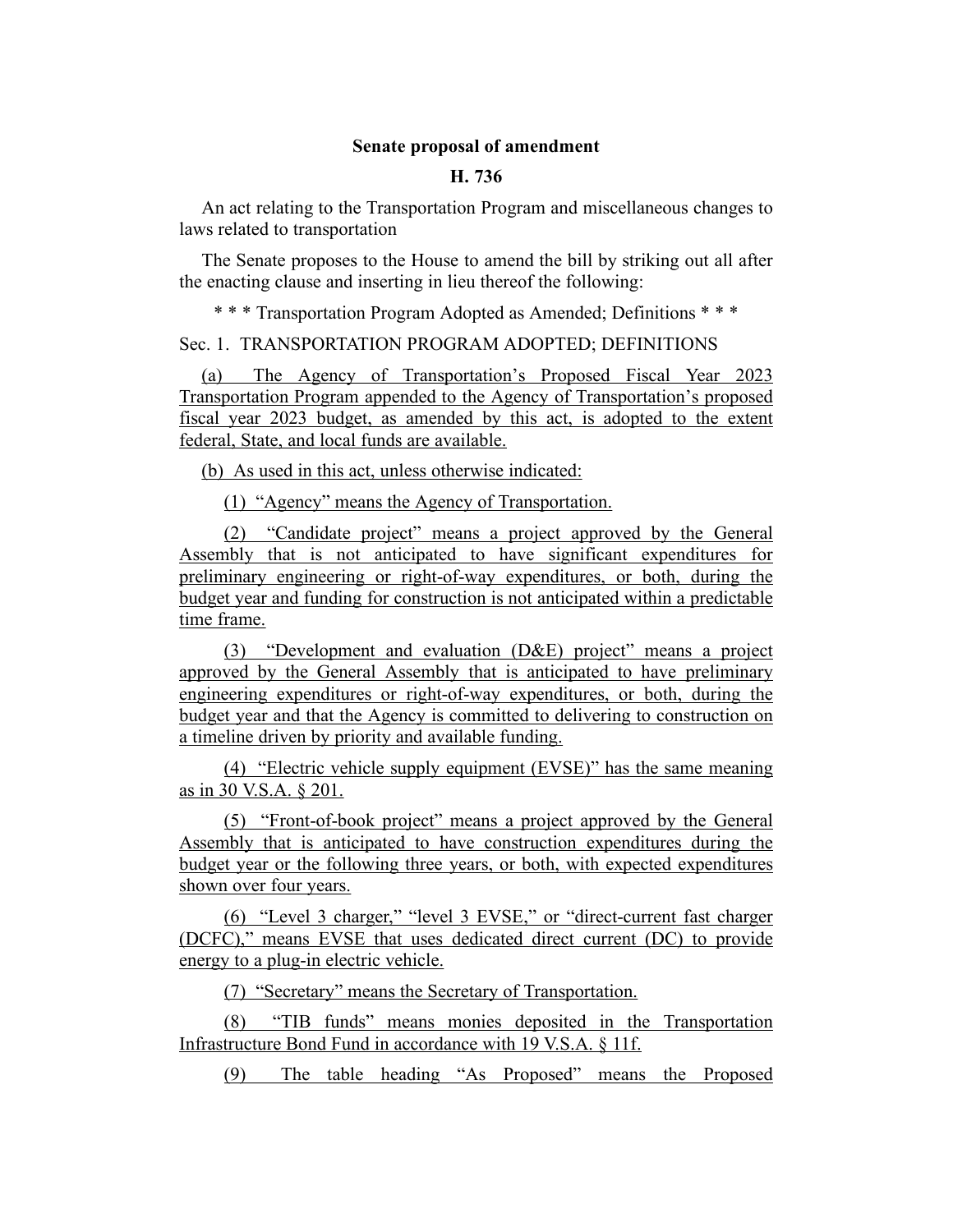Transportation Program referenced in subsection (a) of this section; the table heading "As Amended" means the amendments as made by this act; the table heading "Change" means the difference obtained by subtracting the "As Proposed" figure from the "As Amended" figure; and the terms "change" or "changes" in the text refer to the project- and program-specific amendments, the aggregate sum of which equals the net "Change" in the applicable table heading.

\* \* \* Summary of Transportation Investments \* \* \*

# Sec. 2. FISCAL YEAR 2023 TRANSPORTATION INVESTMENTS INTENDED TO REDUCE TRANSPORTATION-RELATED GREENHOUSE GAS EMISSIONS, REDUCE FOSSIL FUEL USE, AND SAVE VERMONT HOUSEHOLDS MONEY

This act includes the State's fiscal year 2023 transportation investments intended to reduce transportation-related greenhouse gas emissions, reduce fossil fuel use, and save Vermont households money in furtherance of the policies articulated in 19 V.S.A. § 10b and the goals of the Comprehensive Energy Plan and to satisfy the Executive and Legislative Branches' commitments to the Paris Agreement climate goals. In fiscal year 2023, these efforts will include the following:

(1) Park and Ride Program. This act provides for a fiscal year expenditure of \$4,043,060.00, which will fund one construction project to create a new park and ride facility; the design of one additional park and ride facility scheduled for construction in future fiscal years; the design of improvements to one additional park and ride facility; and paving projects for existing park and ride facilities. This year's Park and Ride Program will create 254 new State-owned spaces. Specific additions and improvements include:

(A) Berlin (Exit 6)—design for 62 spaces;

(B) Manchester—design for 50 new spaces; and

(C) Williston—construction of 142 new spaces.

(2) Bike and Pedestrian Facilities Program. This act, in concert with 2020 Acts and Resolves No. 139, Sec. 12(b)(1), provides for a fiscal year expenditure, including local match, of \$19,793,776.00, which will fund 29 bike and pedestrian construction projects and 18 bike and pedestrian design, right-of-way, or design and right-of way projects for construction in future fiscal years. The construction projects include the creation, improvement, or rehabilitation of walkways, sidewalks, shared-use paths, bike paths, and cycling lanes. In addition to completing the Lamoille Valley Rail Trail, which will run from Swanton to St. Johnsbury, projects are funded in Arlington, Bennington, Brattleboro, Bristol, Burlington, Chester, Colchester, Coventry, Dover, Enosburg Falls, Fairfax, Hardwick, Hartford, Hartland, Hinesburg,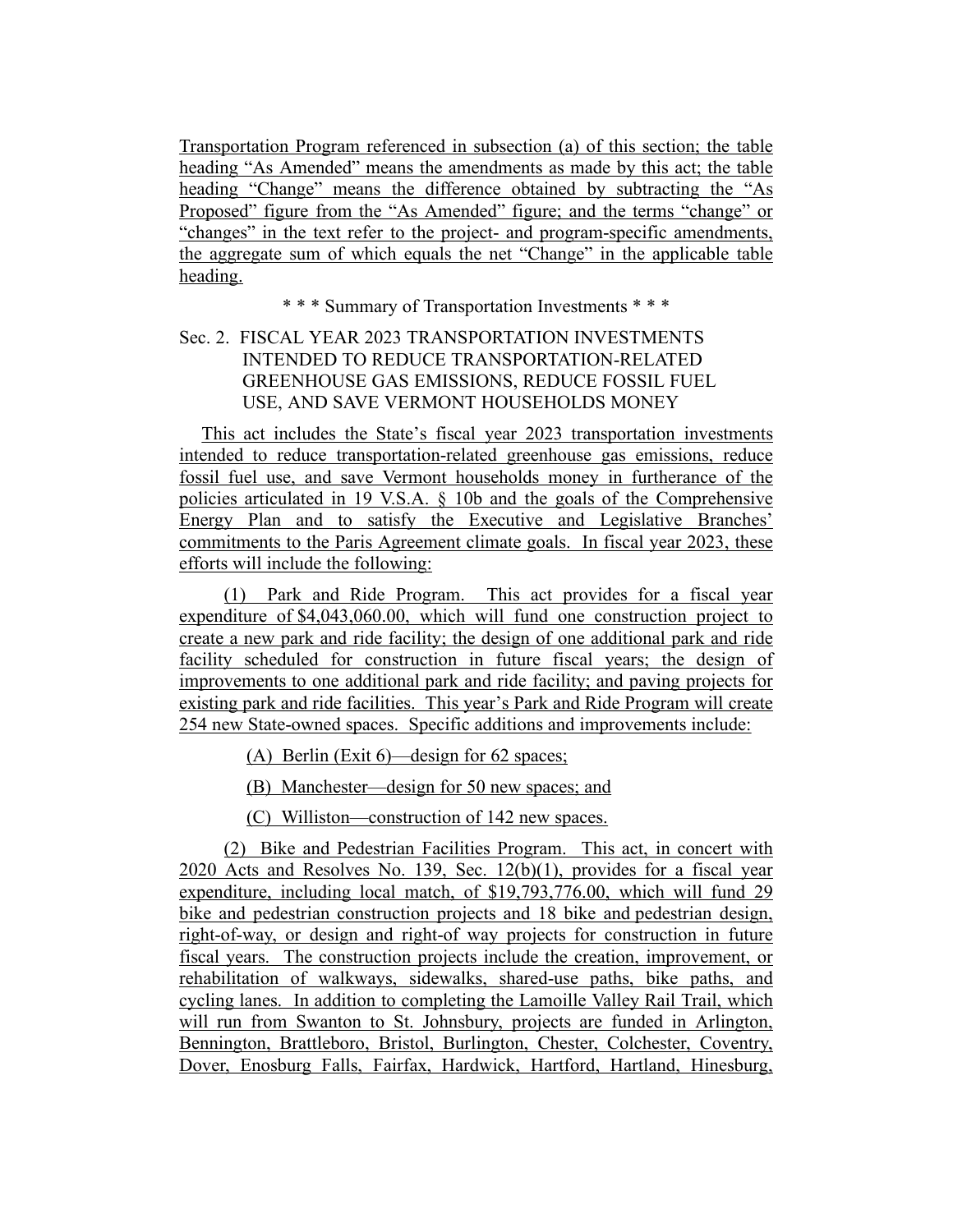Lyndon, Manchester, Middlebury, Middlesex, Montpelier, Montpelier-Berlin, Moretown, New Haven, Pawlet, Plainfield, Poultney, Proctor, Richford, Roxbury, Royalton, Rutland City, Shelburne, South Burlington, Springfield, St. Albans City, Swanton, Vergennes, Waterbury, and Winooski. This act also provides State funding for some of Local Motion's operation costs to run the Bike Ferry on the Colchester Causeway, which is part of the Island Line Trail; funding for the small-scale municipal bicycle and pedestrian grant program for projects to be selected during the fiscal year; funding for projects funded through the Safe Routes to School program; and funding for education and outreach to K–8 schools to encourage higher levels of walking and bicycling to school.

(3) Transportation Alternatives Program. This act provides for a fiscal year expenditure of \$5,665,880.00, including local funds, which will fund 18 transportation alternatives construction projects and 24 transportation alternatives design, right-of-way, or design and right-of-way projects. Of these 42 projects, 12 involve environmental mitigation related to clean water or stormwater concerns, or both clean water and stormwater concerns, and 23 involve bicycle and pedestrian facilities. Projects are funded in Bennington, Berlin, Brandon, Bridgewater, Bridport, Brighton, Burlington, Castleton, Chester, Colchester, Derby, Duxbury, Enosburg, Essex, Fair Haven, Fairfax, Franklin, Hartford, Hyde Park, Jericho, Montgomery, Newfane, Norwich, Pittsford, Proctor, Rutland Town, South Burlington, St. Johnsbury, Vergennes, Warren, West Rutland, Williston, Wilmington, and Winooski.

(4) Public Transit Program. This act authorizes \$50,239,278.00 in funding for public transit uses throughout the State, which is a 9.6 percent increase over fiscal year 2022 levels, a 21.8 percent increase over fiscal year 2021 levels, and a 30 percent increase over fiscal year 2020 levels. Included in the authorization are:

(A) Go! Vermont, with an authorization of \$873,000.00. This authorization supports transportation demand management (TDM) strategies, including the State's Trip Planner and commuter services, to promote the use of carpools and vanpools.

(B) Vermont Kidney Association Grant, with an authorization of \$50,000.00. This authorization supports the transit needs of Vermonters in need of dialysis services.

(C) Mobility and Transportation Innovation (MTI) Grant Program, with an authorization of \$1,500,000.00, through Sec. 15 of this act. This authorization continues to support projects that improve both mobility and access to services for transit-dependent Vermonters, reduce the use of singleoccupancy vehicles, and reduce greenhouse gas emissions. Not less than \$1,250,000.00 of this authorization shall go towards microtransit projects.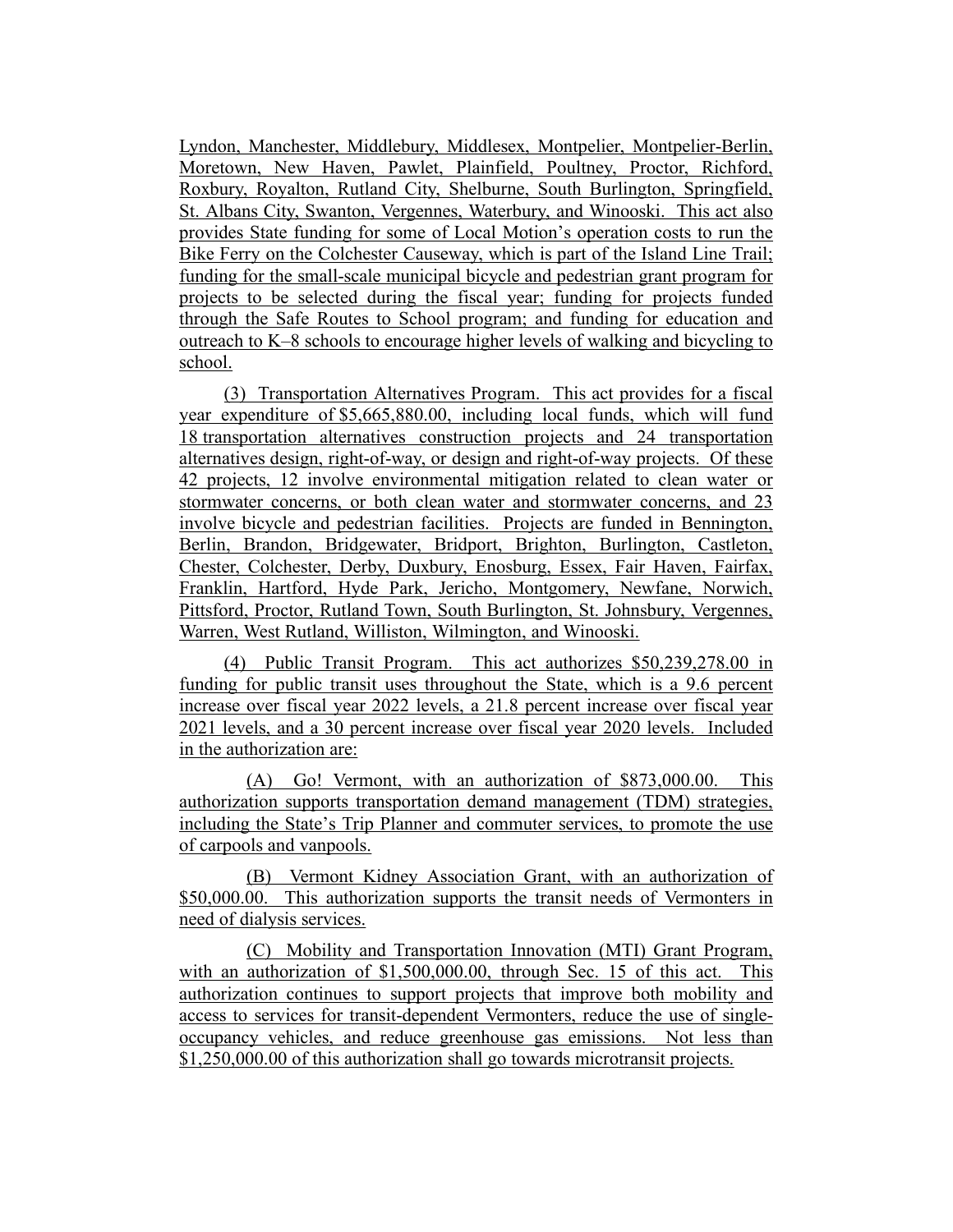(D) One-time public transit monies, with an authorization of \$1,200,000.00, through Sec. 16 of this act. This authorization will allow public transit providers to, as practicable, provide zero-fare public transit on routes other than commuter and LINK Express and restore service to pre-COVID-19 levels.

(5) Rail Program. This act authorizes \$35,363,182.00, including local funds, for intercity passenger rail service and rail infrastructure throughout the State, including the return of New York City–Burlington passenger rail service.

(6) Transformation of the State Vehicle Fleet. The Department of Buildings and General Services, which manages the State Vehicle Fleet, currently has 18 plug-in hybrid electric vehicles and 11 battery electric vehicles in the State Vehicle Fleet. In fiscal year 2023, the Commissioner of Buildings and General Services will continue to purchase and lease vehicles for State use in accordance with 29 V.S.A.  $\S 903(g)$ , which requires, to the maximum extent practicable, that the Commissioner purchase or lease hybrid or plug-in electric vehicles, as defined in 23 V.S.A. § 4(85), with not less than 75 percent of the vehicles purchased or leased be hybrid or plug-in electric vehicles.

(7) Electric vehicle supply equipment. In furtherance of the State's goal to increase the presence of EVSE in Vermont:

(A) Sec. 3 of this act authorizes up to \$6,250,000.00 to install level 3 EVSE along the State highway network and to cover capped administrative costs.

(B) Sec. 4 of this act amends a State goal to have a level 3 EVSE charging port available to the public within one driving mile, down from five miles, of every exit of the Dwight D. Eisenhower National System of Interstate and Defense Highways within the State and 25 driving miles, down from 50 miles, of another level 3 EVSE charging port available to the public along a State highway.

(C) The fiscal year 2023 budget authorizes up to \$10,000,000.00 to install EVSE at multiunit dwellings, workplaces, and public venues and attractions, such as parks, State parks and access areas, downtowns, museums, and ski mountains, and to cover capped administrative costs.

(8) Vehicle incentive programs and expansion of the PEV market.

(A) Incentive Program for New PEVs. Sec. 5(a) of this act authorizes \$12,000,000.00 for PEV purchase and lease incentives under the Incentive Program for New PEVs, which is the State's program to incentivize the purchase and lease of new PEVs, and capped administrative costs.

(B) MileageSmart. Sec. 5(b) of this act authorizes up to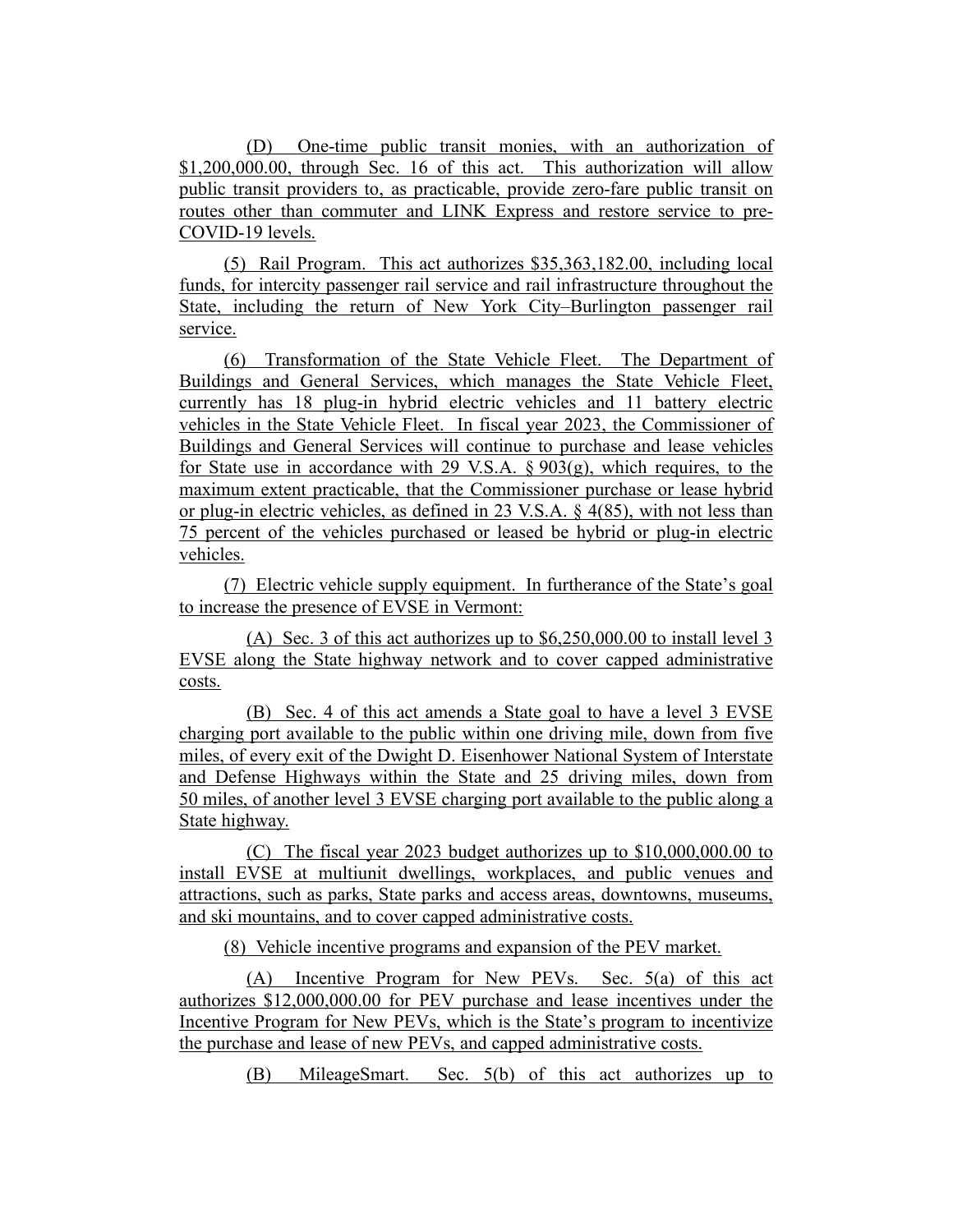\$3,000,000.00 for purchase incentives under MileageSmart, which is the State's used high-fuel-efficiency vehicle incentive program, and capped administrative costs.

(C) Replace Your Ride Program. Sec. 5(c) of this act authorizes \$3,000,000.00 for incentives under Replace Your Ride, which will be the State's program to incentivize Vermonters to remove older low-efficiency vehicles from operation and switch to modes of transportation that produce fewer greenhouse gas emissions, and capped administrative costs.

(D) Drive Electric Vermont. Sec. 5(d) of this act authorizes up to \$2,000,000.00 for the Agency to continue and expand the Agency's publicprivate partnership with Drive Electric Vermont to support the expansion of the PEV market in the State.

(9) Carbon Reduction Program. Sec. 18 of this act requires the Agency of Transportation to consult with the Vermont Climate Council and ensure that within the Agency of Transportation's Proposed Transportation Program for fiscal years 2024, 2025, and 2026 all federal monies that are proposed by the State for expenditure under the Carbon Reduction Program are allocated toward projects that align with the recommendations of the Climate Action Plan (CAP) issued under 10 V.S.A. § 592.

(10) Vermont State Standards. Sec. 19 of this act requires the Agency to develop a plan for updating the Vermont State Standards for the Design of Transportation Construction, Reconstruction and Rehabilitation on Freeways, Roads, and Streets to create context sensitive, multimodal projects that support smart growth.

(11) Bicycle and Pedestrian Planning Integration Program. Sec. 25 of this act requires the Agency to establish a program to support the continued development and buildout of bicycle and pedestrian infrastructure.

(12) Sustainable building components. Secs. 55–57 of this act establish the Agency's statement of policy on the use of sustainable building components.

\* \* \* Electric Vehicle Supply Equipment (EVSE) Infrastructure \* \* \* \* \* \* Investments in EVSE \* \* \*

# Sec. 3. INVESTMENTS IN ELECTRIC VEHICLE SUPPLY EQUIPMENT INFRASTRUCTURE

(a) State highway network. The Agency of Transportation is authorized to spend up to \$6,250,000.00 as appropriated in the fiscal year 2023 budget to install level 3 EVSE along the State highway network consistent with the goals established in 2021 Acts and Resolves No. 55, Sec. 30, as amended by Sec. 4 of this act. This authorization shall be used by the Agency for one or more of the following: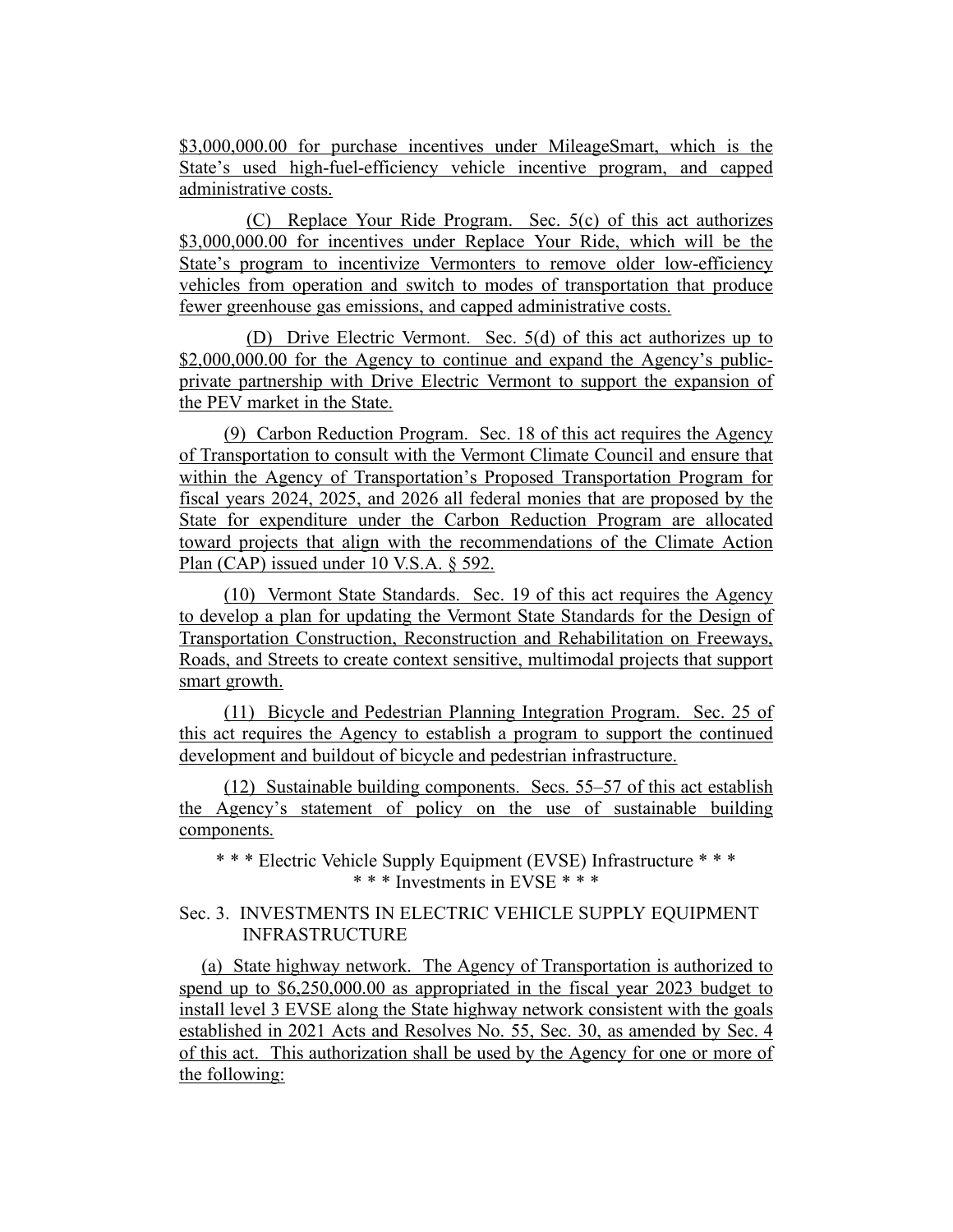(1) to purchase and install level 3 EVSE;

(2) to provide grants for persons to purchase and install level 3 EVSE; or

(3) to enter into a public-private partnership for the purchase and installation of level 3 EVSE.

(b) Purpose. The purpose of the expenditures authorized in subsection (a) of this section is to respond to negative economic impacts to the tourism, travel, and hospitality industries caused by the COVID-19 public health emergency.

(c) Administrative costs. Unless prohibited by federal or State law, the Agency may use up to 15 percent of the authorization in subsection (a) of this section for any administrative costs associated with installing level 3 EVSE along the State highway network.

(d) Carryforward; deployment in fiscal year 2023.

(1) Notwithstanding any other provision of law and subject to the approval of the Secretary of Administration, appropriations to support the authorizations under this section remaining unexpended on June 30, 2023 shall be carried forward and designated for the same expenditures in the subsequent fiscal year.

(2) Every reasonable effort shall be made to obligate and deploy the monies authorized for expenditure under this section in fiscal year 2023 in order to achieve a pace of EVSE deployment necessary to meet the emissions reduction requirements of 10 V.S.A. § 578(a) and the recommendations of the Climate Action Plan (CAP) issued under 10 V.S.A. § 592.

(e) Outreach and marketing. The Agency of Transportation shall ensure that there is sufficient outreach and marketing, including the use of translation and interpretation services, of any EVSE grant program or public-private partnership implemented or entered into pursuant to subsection (a) of this section and such costs shall be considered administrative costs for purposes of subsection (c) of this section.

```
* * * EVSE Goals * * *
```
Sec. 4. 2021 Acts and Resolves No. 55, Sec. 30 is amended to read:

# Sec. 30. EVSE NETWORK IN VERMONT; REPORT OF ANNUAL MAP

(a) It shall be the goal of the State to have, as practicable, a level 3 EVSE charging port available to the public within:

(1) five miles one driving mile of every exit of the Dwight D. Eisenhower National System of Interstate and Defense Highways within the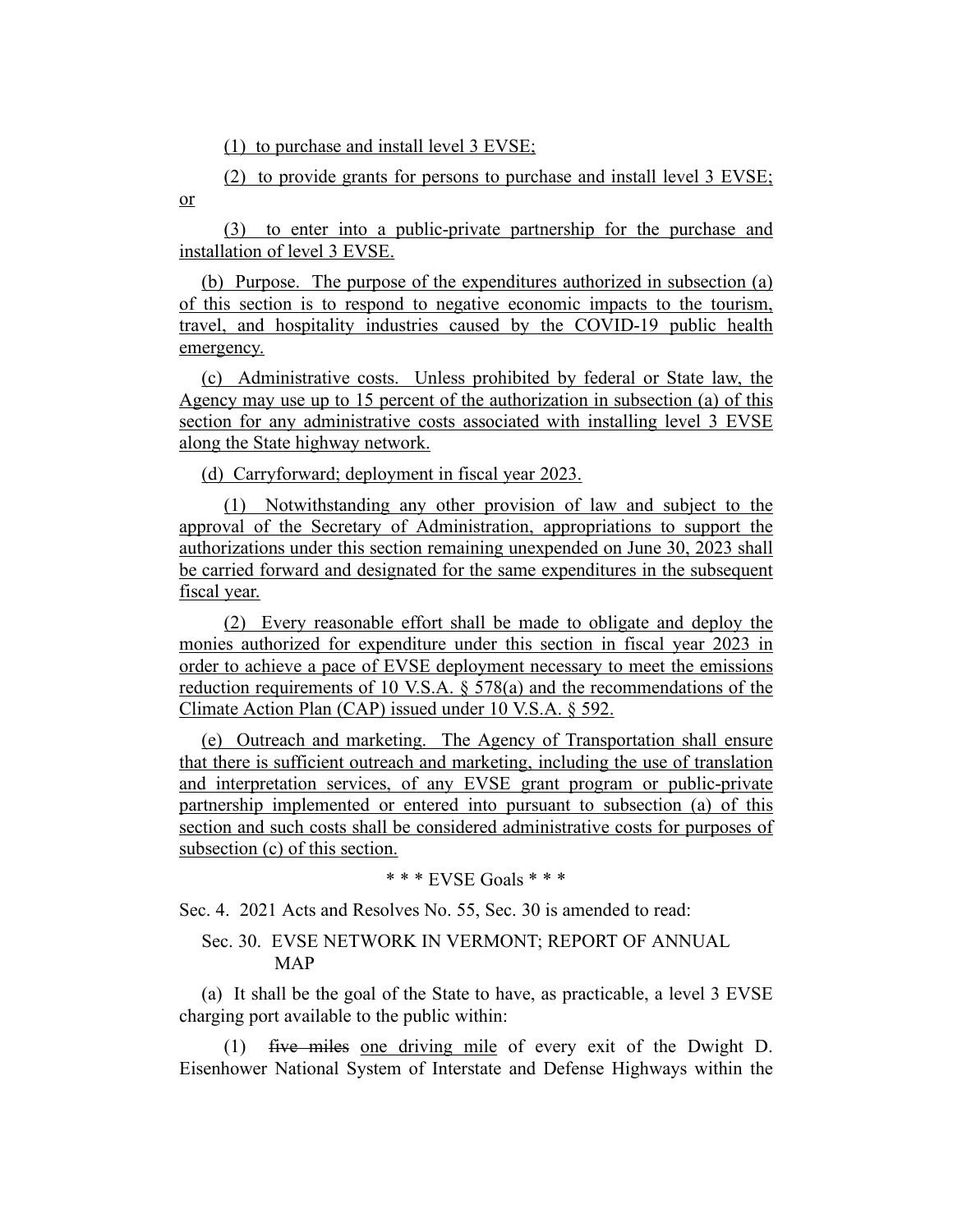State; and

 $(2)$  50 25 driving miles of another level 3 EVSE charging port available to the public along a State highway, as defined in 19 V.S.A. § 1(20).

(b) Notwithstanding 2 V.S.A. § 20(d), the Agency of Transportation shall file an up-to-date map showing the locations of all level 3 EVSE available to the public within the State with the House and Senate Committees on Transportation not later than January 15 each year until the goal identified in subsection (a) of this section is met.

\* \* \* Vehicle Incentive Programs \* \* \*

#### Sec. 5. VEHICLE INCENTIVE PROGRAMS

(a) Incentive Program for New PEVs. The Agency is authorized to spend up to \$12,000,000.00 as appropriated in the fiscal year 2023 budget on the Incentive Program for New PEVs established in 2019 Acts and Resolves No. 59, Sec. 34, as amended.

(b) MileageSmart. The Agency is authorized to spend up to \$3,000,000.00 as appropriated in the fiscal year 2023 budget on MileageSmart as established in 2019 Acts and Resolves No. 59, Sec. 34, as amended.

(c) Replace Your Ride Program. The Agency is authorized to spend up to \$3,000,000.00 as appropriated in the fiscal year 2023 budget on the Replace Your Ride Program established in 2021 Acts and Resolves No. 55, Sec. 27, as amended.

(d) Public-private partnership. The Agency is authorized to spend up to \$2,000,000.00 as appropriated in the fiscal year 2023 budget on the Agency's existing partnership with Drive Electric Vermont, which shall support the expansion of the PEV market in the State through the provision of stakeholder coordination, policy engagement, consumer education and outreach, infrastructure development, and technical assistance.

(e) Administrative costs. The Agency may use up to 15 percent of any single authorization in subsections  $(a)$ – $(c)$  of this section for any costs associated with administering and promoting the vehicle incentive programs.

(f) Carryforward; deployment in fiscal year 2023.

(1) Notwithstanding any other provision of law and subject to the approval of the Secretary of Administration, appropriations to support the authorizations under this section remaining unexpended on June 30, 2023 shall be carried forward and designated for the same expenditures in the subsequent fiscal year.

(2) Every reasonable effort shall be made to obligate and deploy the monies authorized for expenditure under this section in fiscal year 2023 in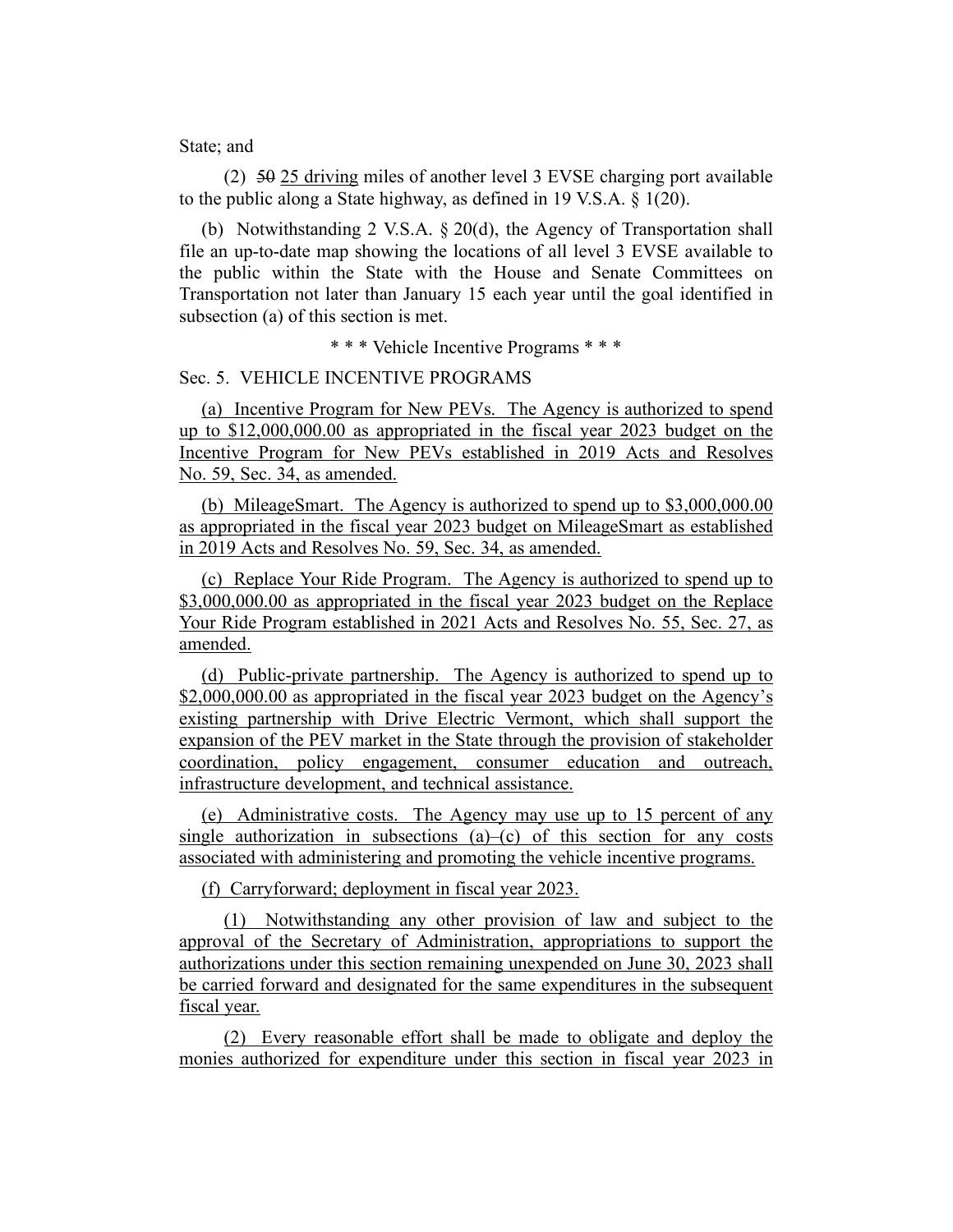order to achieve a pace of plug-in electric vehicle deployment necessary to meet the emissions reduction requirements of 10 V.S.A. § 578(a) and the recommendations of the Climate Action Plan (CAP) issued under 10 V.S.A. § 592.

(g) Outreach and marketing. The Agency, in consultation with Drive Electric Vermont and the Vermont Vehicle and Automotive Distributors Association, shall ensure that there is sufficient outreach and marketing, including the use of translation and interpretation services, of the Incentive Program for New PEVs, MileageSmart, and Replace Your Ride so that Vermonters who are eligible under one or more of the incentive programs can easily learn how to secure as many incentives as are available and such costs shall be considered administrative costs for purposes of subsection (e) of this section.

Sec. 6. 2019 Acts and Resolves No. 59, Sec. 34(b), as amended by 2020 Acts and Resolves No. 121, Sec. 14, 2020 Acts and Resolves No. 154, Sec. G.112, 2021 Acts and Resolves No. 3, Sec. 56, and 2021 Acts and Resolves No. 55, Sec. 19 is further amended to read:

(b) Electric vehicle incentive program. An incentive program for Vermont residents to purchase and lease new PEVs shall structure PEV purchase and lease incentive payments by income to help Vermonters benefit from electric driving, including Vermont's most vulnerable. The program shall be known as the Incentive Program for New PEVs. Specifically, the Incentive Program for New PEVs shall:

\* \* \*

(5) apply to:

(A) manufactured PEVs PHEVs with a Base Manufacturer's Suggested Retail Price (MSRP) of \$40,000.00 or less;

(B) manufactured BEVs with a Base MSRP of \$45,000.00 or less; and

(C) manufactured PEVs with any Base MSRP that will be issued a special registration plate by the Commissioner of Motor Vehicles pursuant to 23 V.S.A. § 304a or will predominately be used to provide accessible transportation for the incentive recipient or a member of the incentive recipient's household, provided that the incentive recipient or the member of the incentive recipient's household has a removable windshield placard issued by the Commissioner of Motor Vehicles pursuant to 23 V.S.A. § 304a; and

\* \* \*

\* \* \* Vermont Association of Snow Travelers Authorizations \* \* \*

Sec. 7. VERMONT ASSOCIATION OF SNOW TRAVELERS (VAST)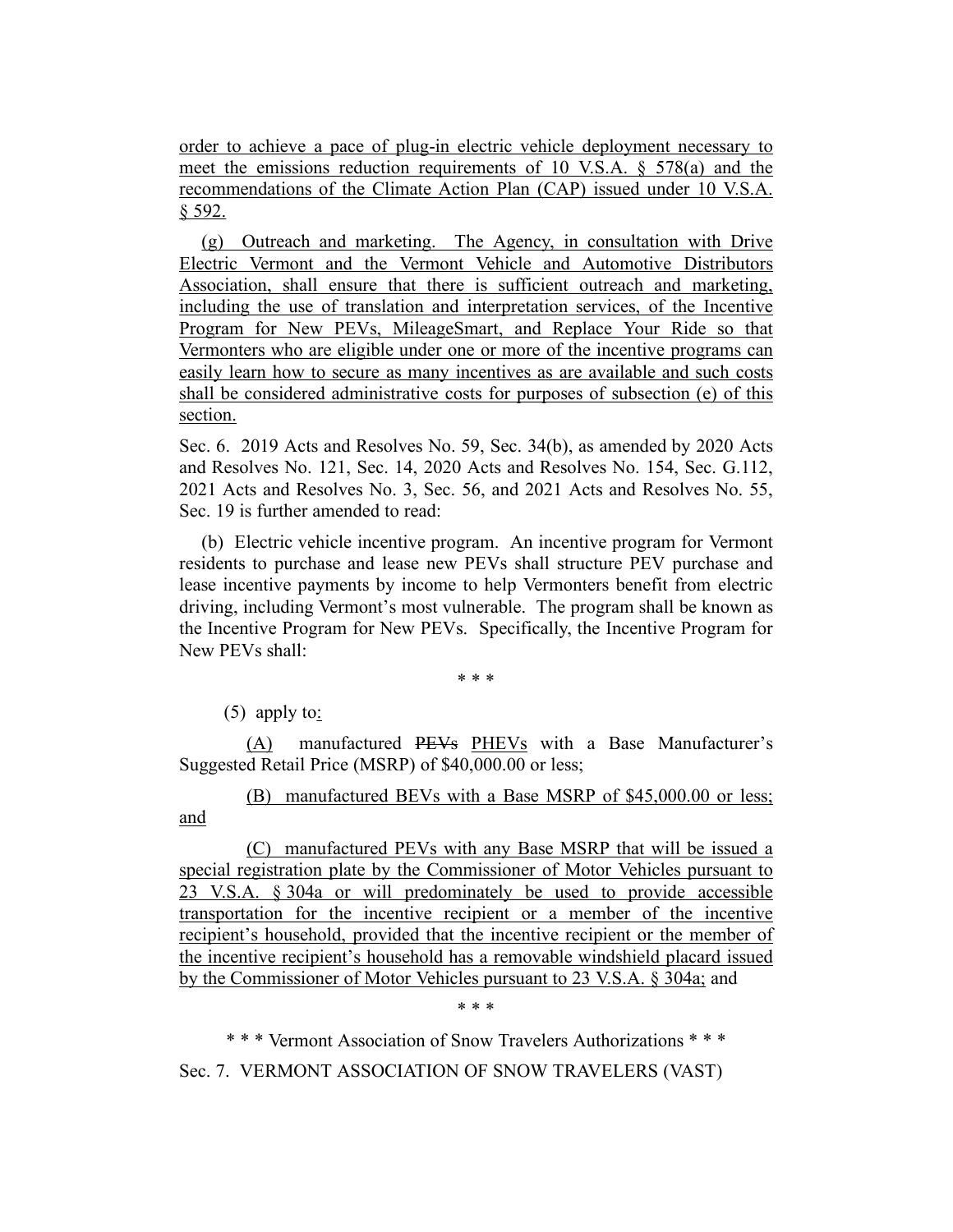## AUTHORIZATIONS

(a) The Agency of Transportation, through the Department of Motor Vehicles, is authorized to spend:

(1) \$50,000.00 in one-time General Fund monies, as appropriated in the fiscal year 2023 budget, in grants to the Vermont Association of Snow Travelers (VAST) to support the Law Enforcement and Safety Program; and

(2) \$750,000.00 in one-time General Fund monies, as appropriated in the fiscal year 2023 budget, in grants to VAST to support the Equipment Grant-in-Aid Program.

(b) VAST shall ensure that the Equipment Grant-in-Aid Program maximizes the geographic distribution and utilization of equipment purchased in whole or in part with the monies authorized in subdivision  $(a)(2)$  of this section by implementing grant scoring criteria that awards equipment grants to applicants that have worked with neighboring clubs to groom at least 60 miles of trails and the equipment to be replaced is at least 15 years old.

\* \* \* Bridge Formula Program; Off-System Bridges \* \* \*

Sec. 8. BRIDGE FORMULA PROGRAM; OFF-SYSTEM BRIDGES; REPEAL

(a) Findings. The General Assembly finds that:

(1) the Infrastructure Investment and Jobs Act, Pub. L. No. 117-58 (IIJA) provides Vermont with \$225,000,000.00 in Bridge Formula Program funding for federal fiscal years 2022 through 2026;

(2) the Bridge Formula Program funds are to be used for the preservation and replacement of bridges;

(3) as part of the Bridge Formula Program, states are required to allocate a minimum of 15 percent of the funding to address off-system bridge needs, where off-system bridges are those that are located along roadways off the federal aid system;

(4) in Vermont, roadways off the federal aid system are primarily owned and maintained by municipalities; and

(5) under the IIJA, the federal share of funding for municipally owned off-system bridges is 100 percent.

(b) Priority implementation. In order to implement and allocate the Bridge Formula Program funding, the Agency of Transportation is directed to simultaneously:

(1)(A) Fund at 100 percent federal share the construction phase of all off-system bridges in the Fiscal Year 2023 Transportation Program for Town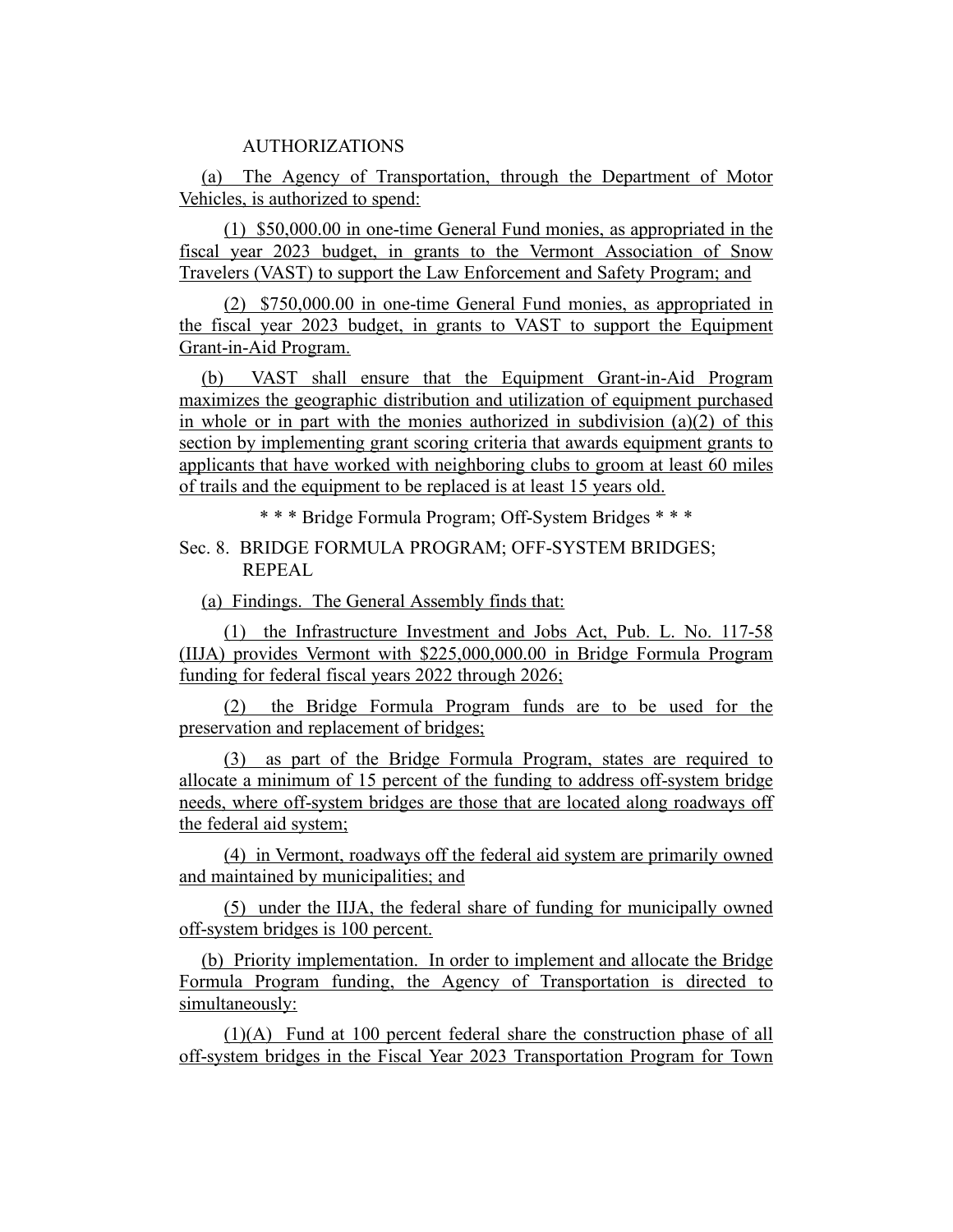Highway Bridges that:

(i) were not authorized for federal funds for the construction phase of the pending project prior to the Fiscal Year 2023 Transportation Program; and

(ii) are either listed as a front-of-book project or development and evaluation (D&E) project in the Fiscal Year 2023 Transportation Program.

(B) The engineering (PE) and right-of-way (ROW) phases of projects to be funded at 100 percent federal share under subdivision (A) of this subdivision (1) shall continue to be funded at 80 percent federal, 10 percent State, and 10 percent municipal.

(2)(A) In the Fiscal Year 2023 through 2029 Transportation Programs, fund the construction phase of off-system covered bridges and off-system historic truss bridges within the Transportation Programs for Town Highway Bridges based on the prioritization of covered bridges and historic truss bridges under the prioritization process outlined in 19 V.S.A. § 10g(l) at 100 percent federal share.

(B) The engineering (PE) and right-of-way (ROW) phases of projects to be funded at 100 percent federal share under subdivision (A) of this subdivision (2) shall continue to be funded at 80 percent federal, 10 percent State, and 10 percent municipal.

(c) Secondary implementation. Should funding through the federal Bridge Formula Program remain available following the implementation delineated under subsection (b) of this section, town highway bridges shall be advanced based on the prioritization process outlined in 19 V.S.A. § 10g(l).

(d) Repeal. This section is repealed on October 1, 2029, at the conclusion of the authorized implementation period for the IIJA.

Sec. 9. TOWN HIGHWAY BRIDGE PROGRAM

(a) Within the Agency of Transportation's Proposed Fiscal Year 2023 Transportation Program for Town Highway Bridges, authorized spending for the construction phase of the following projects is amended to be 100 percent federal pursuant to Sec.  $8(b)(1)(A)$  and  $(2)(A)$  of this act:

(1) Clarendon BO 1443(55);

(2) Hartford BO 1444(60);

(3) Ludlow Village BO 1443(52);

(4) Poultney BO 1443(53);

(5) Stowe BO 1446(37);

(6) Stowe BO 1446(39);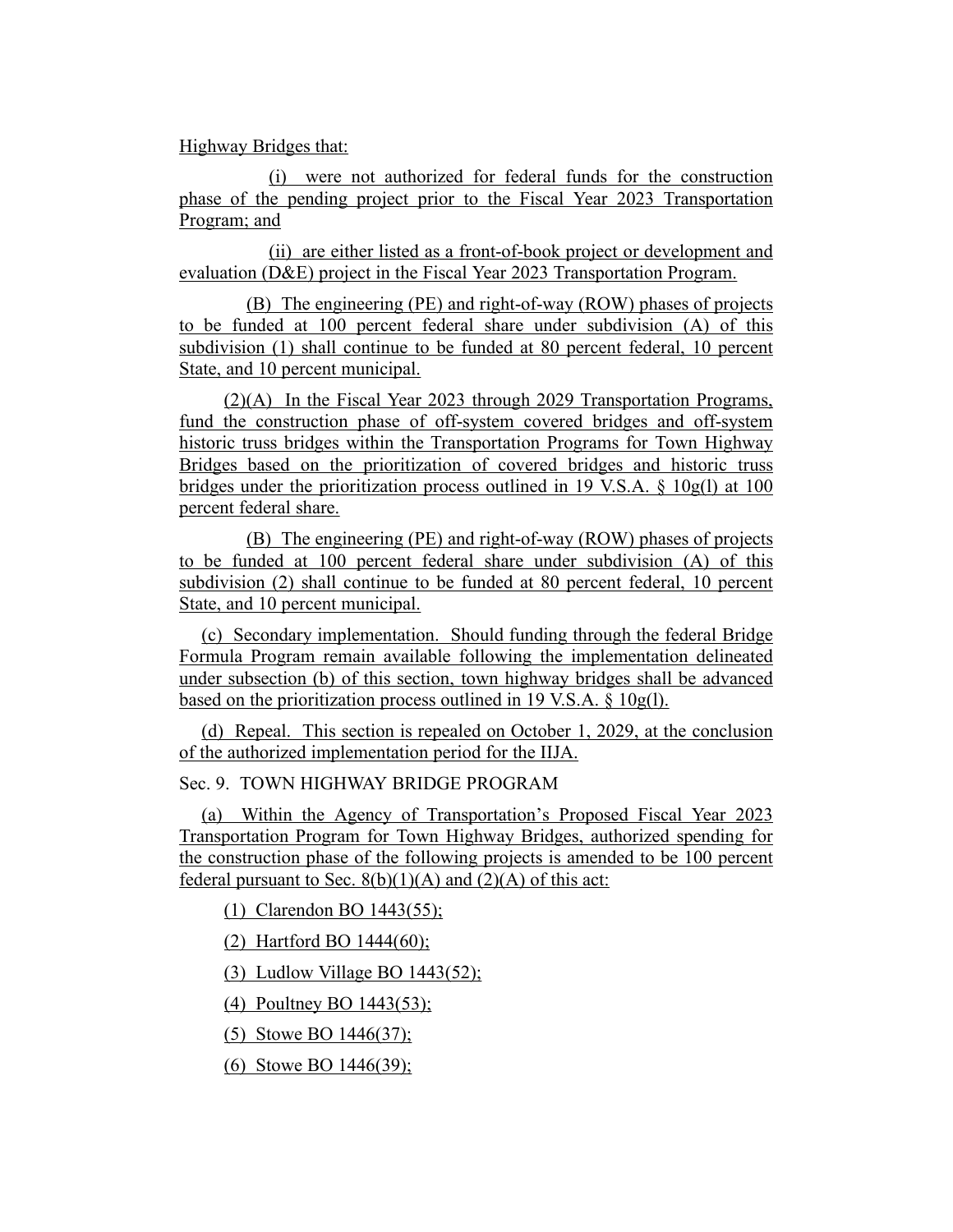(7) Statewide Preservation Easement Paint Program; and

(8) Statewide Rehabilitation of Covered Bridges.

(b) Within the Agency of Transportation's Proposed Fiscal Year 2023 Transportation Program for Town Highway Bridges, authorized spending is amended as follows:

| <b>FY23</b>      | As Proposed | As Amended | Change     |
|------------------|-------------|------------|------------|
| Other            | 350,000     | 350,000    | O          |
| <b>PF</b>        | 4,294,487   | 4,294,487  |            |
| <b>ROW</b>       | 355,000     | 355,000    | $_{0}$     |
| Construction     | 25,314,700  | 25,314,700 |            |
| Total            | 30,314,187  | 30,314,187 |            |
| Sources of funds |             |            |            |
| TIB              | 2,402,455   | 2,402,455  |            |
| State            | 1,919,899   | 1,230,817  | $-689,082$ |
| Federal          | 24,251,350  | 25,529,514 | 1,278,164  |
| Local            | 1,740,483   | 1,151,401  | $-589,082$ |
| Total            | 30,314,187  | 30,314,187 |            |

(c) Within the Agency of Transportation's Proposed Fiscal Year 2023 Transportation Program, the following covered bridges projects are added to the candidate list for Town Highway Bridges:

(1) Belvidere (Bridge No. 12 on Town Highway 3);

(2) Charlotte (Bridge No. 27 on Town Highway 9);

(3) Chelsea (Bridge No. 46 on Town Highway 68);

(4) Hartland (Bridge No. 22 on Town Highway 15);

(5) Lyndon (Bridge No. 33 on Town Highway 58);

(6) Northfield (Bridge No. 10 on Town Highway 3);

(7) Northfield (Bridge No. 11 on Town Highway 3);

(8) Northfield (Bridge No. 15 on Town Highway 3);

(9) Troy (Bridge No. 8 on Town Highway 12); and

(10) Weathersfield (Bridge No. 83 on Town Highway 65).

(d) Within the Agency of Transportation's Proposed Fiscal Year 2023 Transportation Program, the following metal truss bridges projects are added to the candidate list for Town Highway Bridges:

(1) Berlin (Bridge No. 27 on Town Highway 61);

(2) Bridgewater (Bridge No. 26 on Town Highway 34);

(3) Enosburg (Bridge No. 45 on Town Highway 42);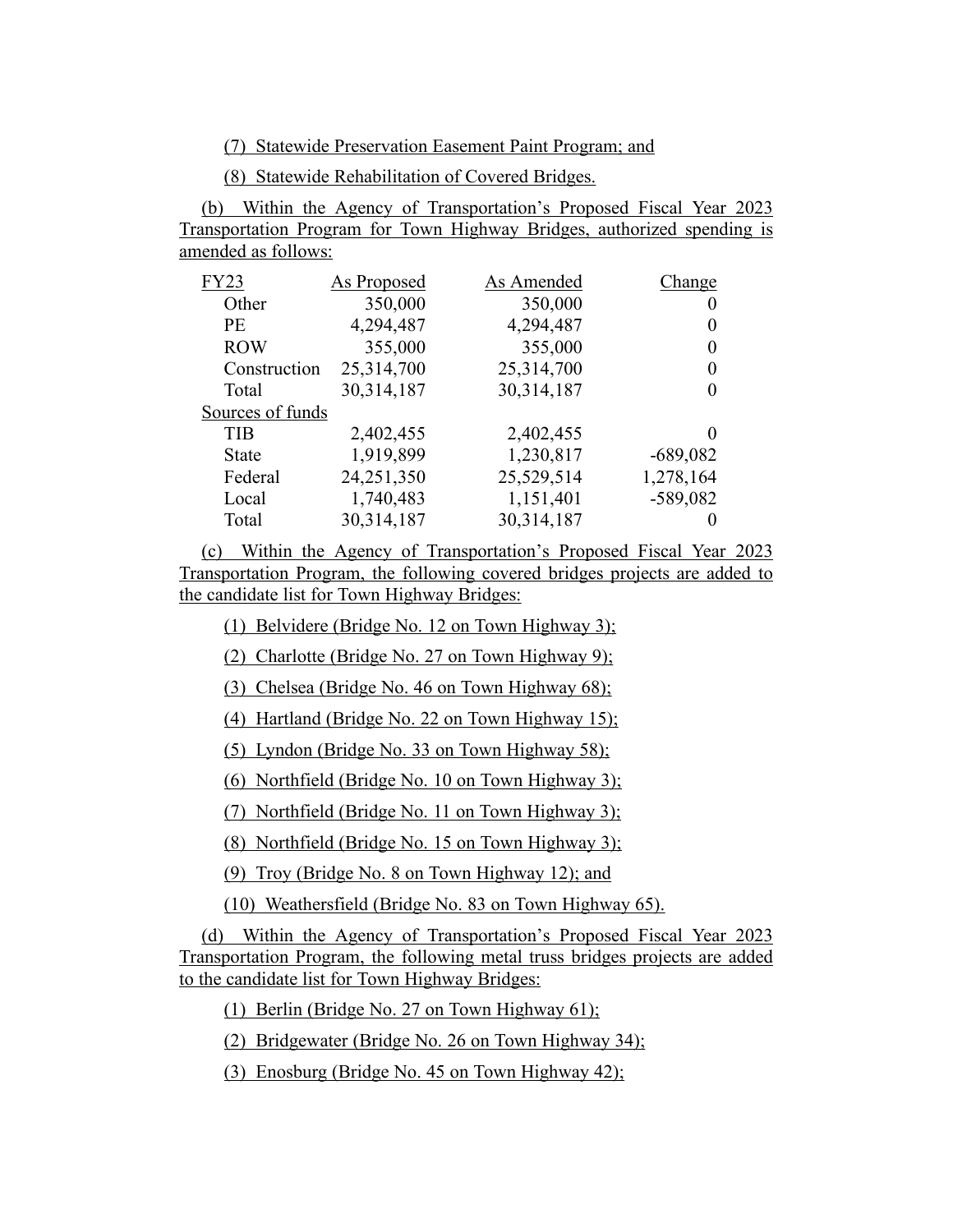(4) Lincoln (Bridge No. 46 on Town Highway 6);

(5) Moretown (Bridge No. 42 on Town Highway 39);

(6) Newfane (Bridge No. 49 on Town Highway 26);

(7) Northfield (Bridge No. 65 on Town Highway 57);

(8) Royalton (Bridge No. 30 on Town Highway 6); and

(9) Sheldon (Bridge No. 20 on Town Highway 22).

\* \* \* Amendments to Fiscal Year 2023 Authorizations \* \* \*

Sec. 10. PROGRAM DEVELOPMENT

Within the Agency of Transportation's Proposed Fiscal Year 2023 Transportation Program for Program Development Administration, authorized spending is amended as follows:

| <b>FY23</b>      | As Proposed | As Amended | Change    |
|------------------|-------------|------------|-----------|
| Person. Svcs.    | 23,753,701  | 23,753,701 | $\theta$  |
| Operat. Exp.     | 9,039,403   | 8,985,192  | $-54,211$ |
| Grants           | 286,000     | 286,000    | $\theta$  |
| Total            | 33,079,104  | 33,024,893 | $-54,211$ |
| Sources of funds |             |            |           |
| <b>State</b>     | 25,074,132  | 25,019,921 | $-54,211$ |
| Federal          | 7,929,972   | 7,929,972  | $\theta$  |
| Inter Unit       | 75,000      | 75,000     | 0         |
| Total            | 33,079,104  | 33,024,893 | $-54,211$ |

## Sec. 11. TOWN HIGHWAY AID

Within the Agency of Transportation's Proposed Fiscal Year 2023 Transportation Program for Town Highway Aid, authorized spending is amended as follows:

| FY23             | As Proposed | As Amended | Change |
|------------------|-------------|------------|--------|
| Grants           | 27,783,413  | 27,837,624 | 54,211 |
| Total            | 27,783,413  | 27,837,624 | 54,211 |
| Sources of funds |             |            |        |
| <b>State</b>     | 27,783,413  | 27,837,624 | 54,211 |
| Total            | 27,783,413  | 27,837,624 | 54,211 |

## Sec. 12. POLICY AND PLANNING

Within the Agency of Transportation's Proposed Fiscal Year 2023 Transportation Program for Policy and Planning, authorized spending is amended as follows:

| FY23          | As Proposed | As Amended | <b>Change</b> |
|---------------|-------------|------------|---------------|
| Person. Svcs. | 4,767,663   | 4,767,663  |               |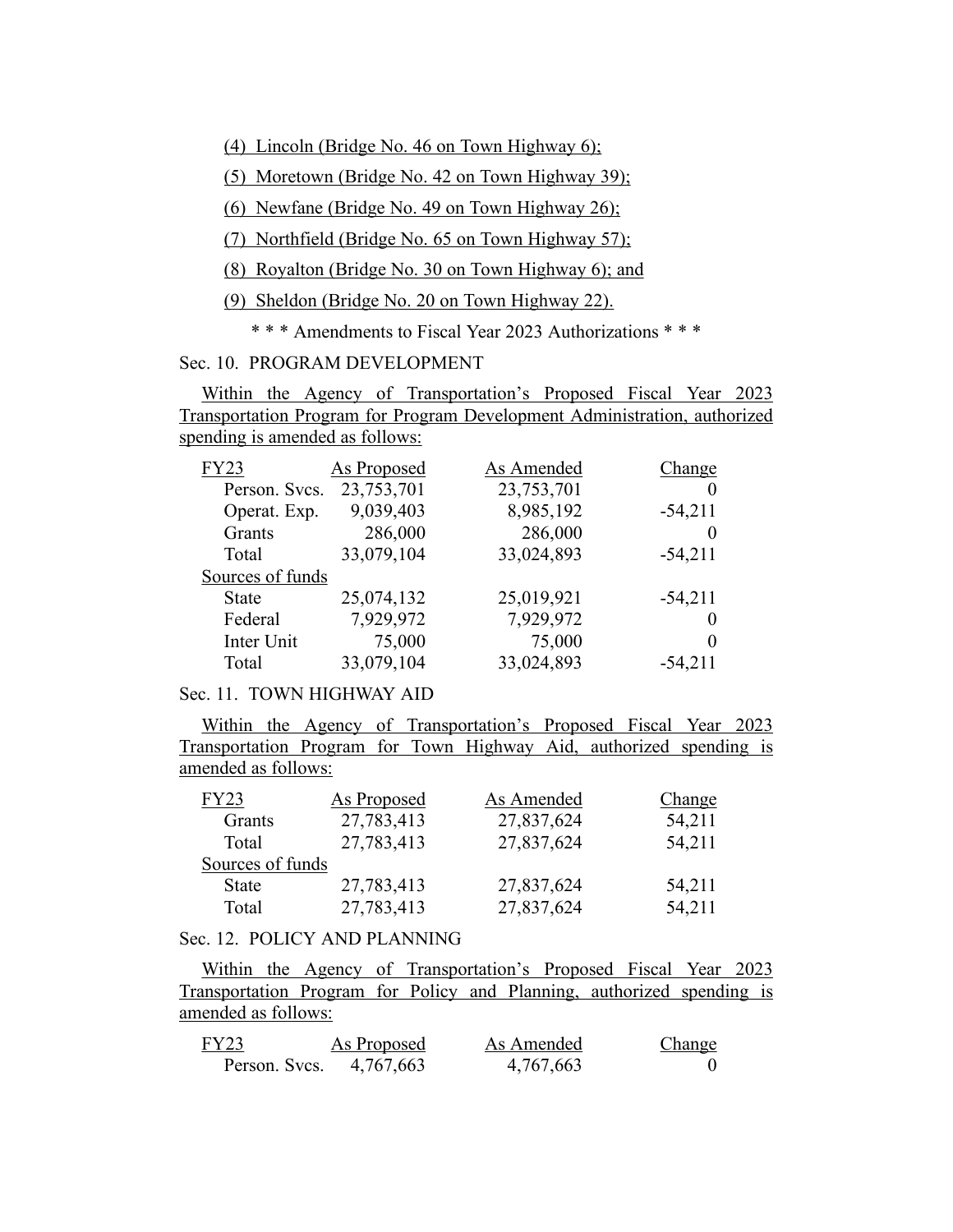| Operat. Exp.     | 1,035,700  | 1,035,700  | $\theta$          |
|------------------|------------|------------|-------------------|
| Grants           | 7,389,725  | 10,784,247 | 3,394,522         |
| Total            | 13,193,088 | 16,587,610 | 3,394,522         |
| Sources of funds |            |            |                   |
| <b>State</b>     | 3,217,573  | 3,217,573  | $\mathbf{\Omega}$ |
| Federal          | 9,920,240  | 13,314,762 | 3,394,522         |
| Inter Unit       | 55,275     | 55,275     |                   |
| Total            | 13,193,088 | 16,587,610 | 3,394,522         |

## Sec. 13. TOWN HIGHWAY STRUCTURES AND TOWN HIGHWAY CLASS 2 ROADWAY

(a) Town highway structures. The Agency shall carry forward not less than \$866,500.00 of unexpended fiscal year 2022 appropriations and designate those monies for grant awards under the town highway structures program so as to meet the statutory minimum grant award totals required under 19 V.S.A. § 306(e) in fiscal year 2023.

(b) Town highway class 2 roadway. The Agency shall carry forward not less than \$951,250.00 of unexpended fiscal year 2022 appropriations and designate those monies for grant awards under the town highway class 2 roadway program so as to meet the statutory minimum grant award totals required under 19 V.S.A. § 306(h) in fiscal year 2023.

# Sec. 14. ONE-TIME APPROPRIATION; DMV IT PROJECT

Within the Agency of Transportation's Proposed Fiscal Year 2023 Transportation Program, in one-time appropriations, the number "20,250,000" is struck out for "All Exp," "Total," "Transportation Fund," and "Total" and replaced with the number "0" so as to indicate that there is no appropriation to the Department of Motor Vehicles for the DMV Core System Modernization Phase II project, and a note is added to read as follows: "The fiscal year 2023 budget bill appropriates \$20,250,000 from the American Rescue Plan Act (ARPA) – Coronavirus State Fiscal Recovery Funds to the Agency of Digital Services for the DMV Core System Modernization Phase II project."

\* \* \* Mobility and Transportation Innovation Grant Program \* \* \*

# Sec. 15. MOBILITY AND TRANSPORTATION INNOVATION GRANT PROGRAM

(a) Project addition. The following project is added to the Agency of Transportation's Proposed Fiscal Year 2023 Transportation Program for Public Transit: Mobility and Transportation Innovation (MTI) Grant Program.

(b) Authorization. Spending authority for Mobility and Transportation Innovation (MTI) Grant Program is authorized as follows:

FY23 As Proposed As Amended Change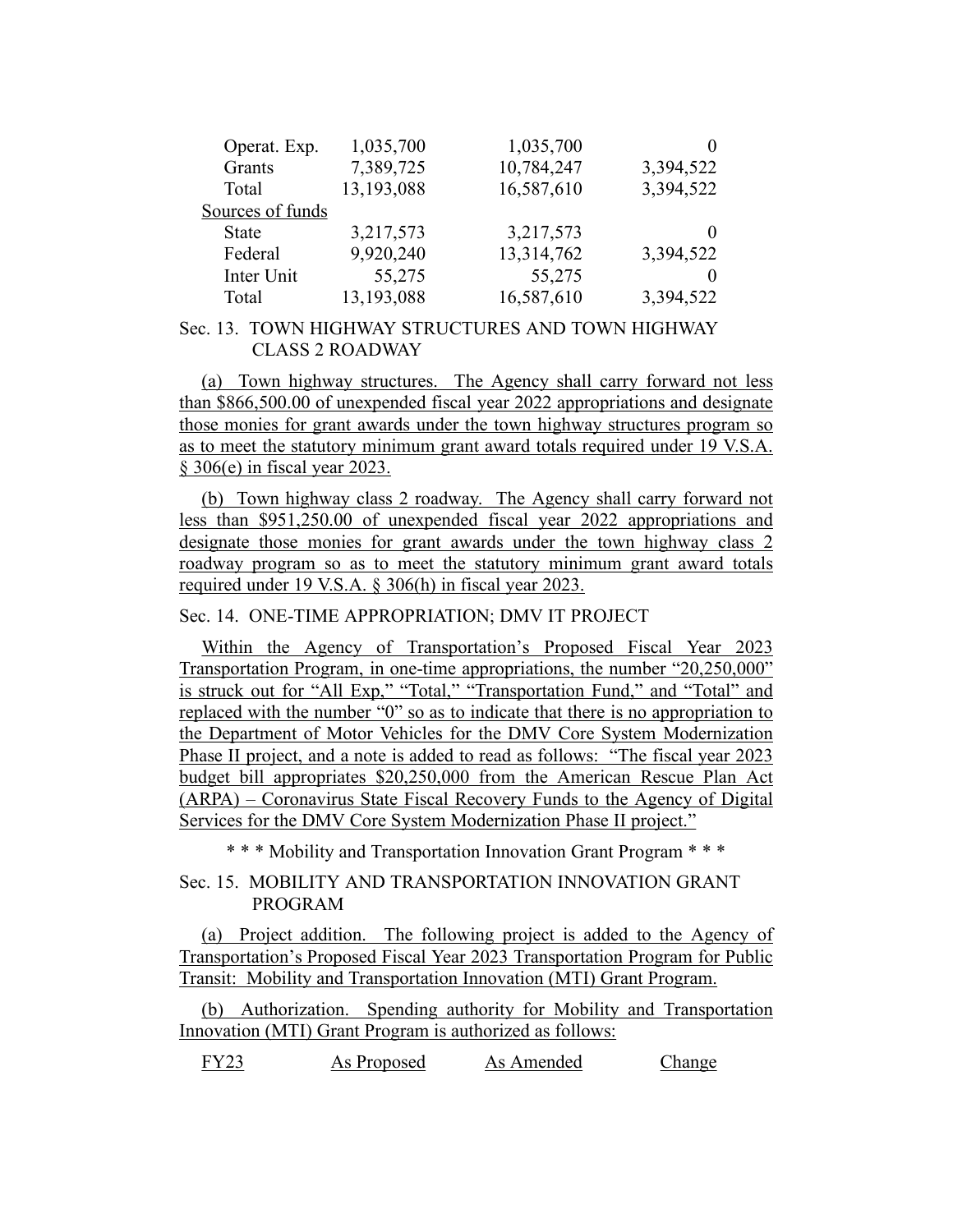| Grants           | 0 | 1,500,000 | 1,500,000 |
|------------------|---|-----------|-----------|
| Total            |   | 1,500,000 | 1,500,000 |
| Sources of funds |   |           |           |
| <b>State</b>     | 0 | 500,000   | 500,000   |
| General Fund     |   | 1,000,000 | 1,000,000 |
| Total            |   | 1,500,000 | 1,500,000 |

(c) Implementation. The Agency of Transportation shall continue to administer the Mobility and Transportation Innovation (MTI) Grant Program, which was created pursuant to 2020 Acts and Resolves No. 121, Sec. 16. The Program shall continue to support projects that improve both mobility and access to services for transit-dependent Vermonters, reduce the use of singleoccupancy vehicles, and reduce greenhouse gas emissions. Not less than \$1,250,000.00 of this authorization shall go towards microtransit projects.

\* \* \* Public Transit; Zero Fare; Level of Service \* \* \*

## Sec. 16. ONE-TIME PUBLIC TRANSIT MONIES

(a) Project addition. The following project is added to the Agency of Transportation's Proposed Fiscal Year 2023 Transportation Program for Public Transit: Increased One-Time Monies for Public Transit for Fiscal Year 2023.

(b) Authorization. Spending authority for Increased One-Time Monies for Public Transit for Fiscal Year 2023 is authorized as follows:

| FY23             | As Proposed | As Amended | Change    |
|------------------|-------------|------------|-----------|
| Other            |             | 1,200,000  | 1,200,000 |
| Total            |             | 1,200,000  | 1,200,000 |
| Sources of funds |             |            |           |
| General Fund     | 0           | 1,200,000  | 1,200,000 |
| Total            |             | 1,200,000  | 1,200,000 |

(c) Implementation. Transit agencies that are eligible to receive grant funds pursuant to 49 U.S.C. § 5307 or 5311, or both, in the State shall, as practicable and in the sole discretion of the transit agencies, do the following during fiscal year 2023:

(1) operate routes other than commuter and LINK Express on a zerofare basis; and

(2) provide service at pre-COVID-19 levels.

(d) Report. On or before January 31, 2023, the Agency of Transportation shall file a written report with the House and Senate Committees on Transportation that:

(1) shows changes in public transit ridership, by county and type of service, in fiscal years 2020, 2021, and 2022 and in fiscal year 2023 through the end of the second quarter; and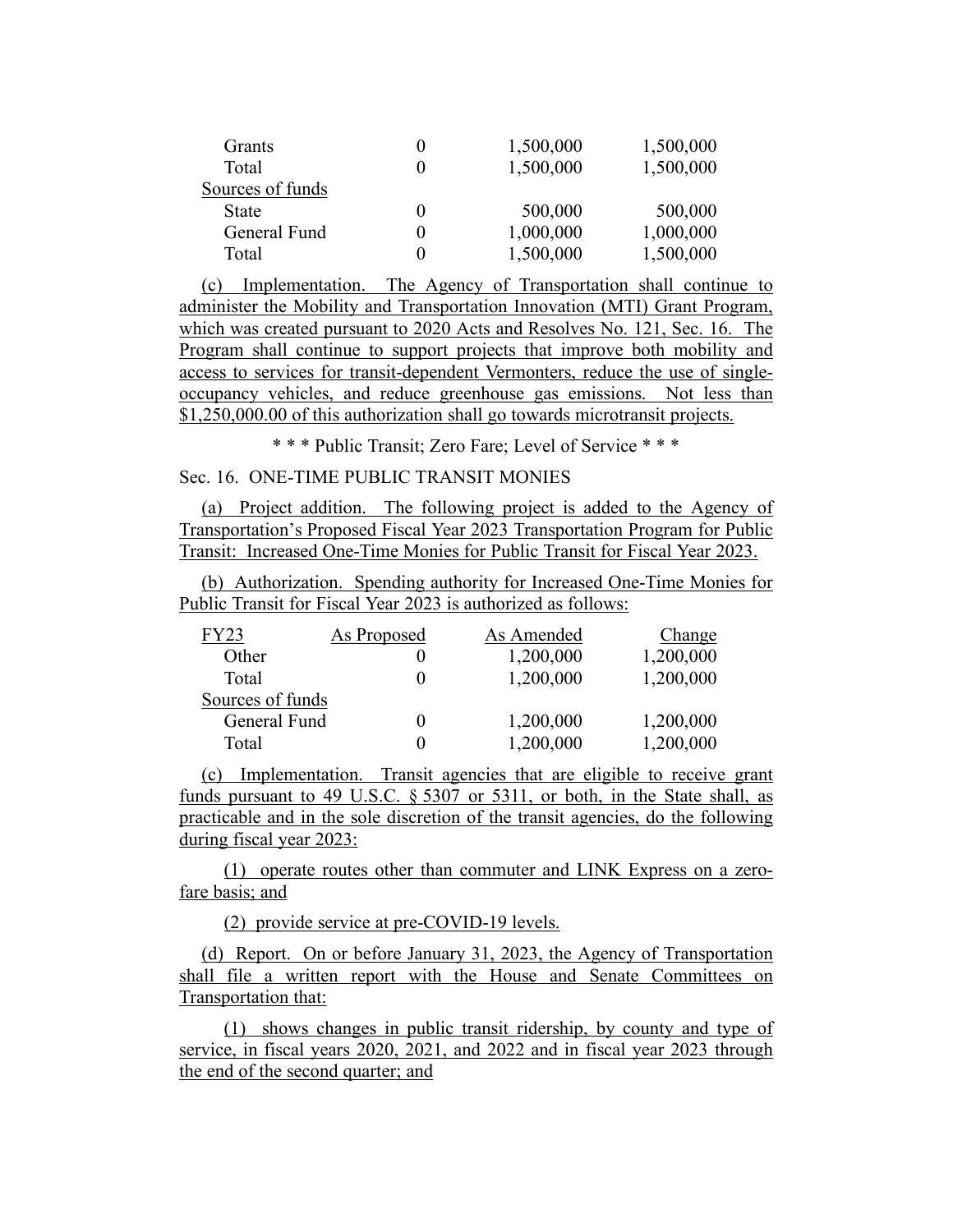(2) estimates the amount of funding needed to provide zero-fare service on transit operated by public transit agencies that are eligible to receive grant funds pursuant to 49 U.S.C. § 5307 or 5311, or both, broken out by county and type of service in fiscal year 2024.

\* \* \* Burlington International Airport Study Committee; Report \* \* \*

# Sec. 17. BURLINGTON INTERNATIONAL AIRPORT STUDY COMMITTEE; REPORT

(a) Project addition. The following project is added to the Agency of Transportation's Proposed Fiscal Year 2023 Transportation Program for Aviation: Burlington International Airport Study.

(b) Authorization.

(1) Spending authority for the Burlington International Airport Study is authorized as follows:

| <b>FY23</b>      | As Proposed | As Amended | Change  |
|------------------|-------------|------------|---------|
| Other            |             | 150,000    | 150,000 |
| Total            |             | 150,000    | 150,000 |
| Sources of funds |             |            |         |
| <b>State</b>     | 0           | 15,000     | 15,000  |
| Federal          |             | 135,000    | 135,000 |
| Total            |             | 150,000    | 150,000 |

(2) Spending authority for South Burlington AV-FY18-001 is amended as follows:

| <b>FY23</b>      | As Proposed | As Amended | Change     |
|------------------|-------------|------------|------------|
| Const            | 12,650,000  | 12,500,000 | $-150,000$ |
| Total            | 12,650,000  | 12,500,000 | $-150,000$ |
| Sources of funds |             |            |            |
| <b>State</b>     | 500,000     | 485,000    | $-15,000$  |
| Federal          | 11,385,000  | 11,250,000 | $-135,000$ |
| Local            | 765,000     | 765,000    |            |
| Total            | 12,650,000  | 12,500,000 | $-150,000$ |

(3) The City of Burlington, which is the sponsor of the Burlington International Airport, and the Agency of Transportation shall work together to secure a grant from the Federal Aviation Administration to cover the \$135,000.00 in federal monies authorized for expenditure under subdivision (1) of this subsection for the Burlington International Airport Study.

(c) Creation. There is created the Burlington International Airport Study Committee to examine the existing governance structure and alternatives to the existing governance structure of the Burlington International Airport (Airport) and to report the Committee's findings and recommendations.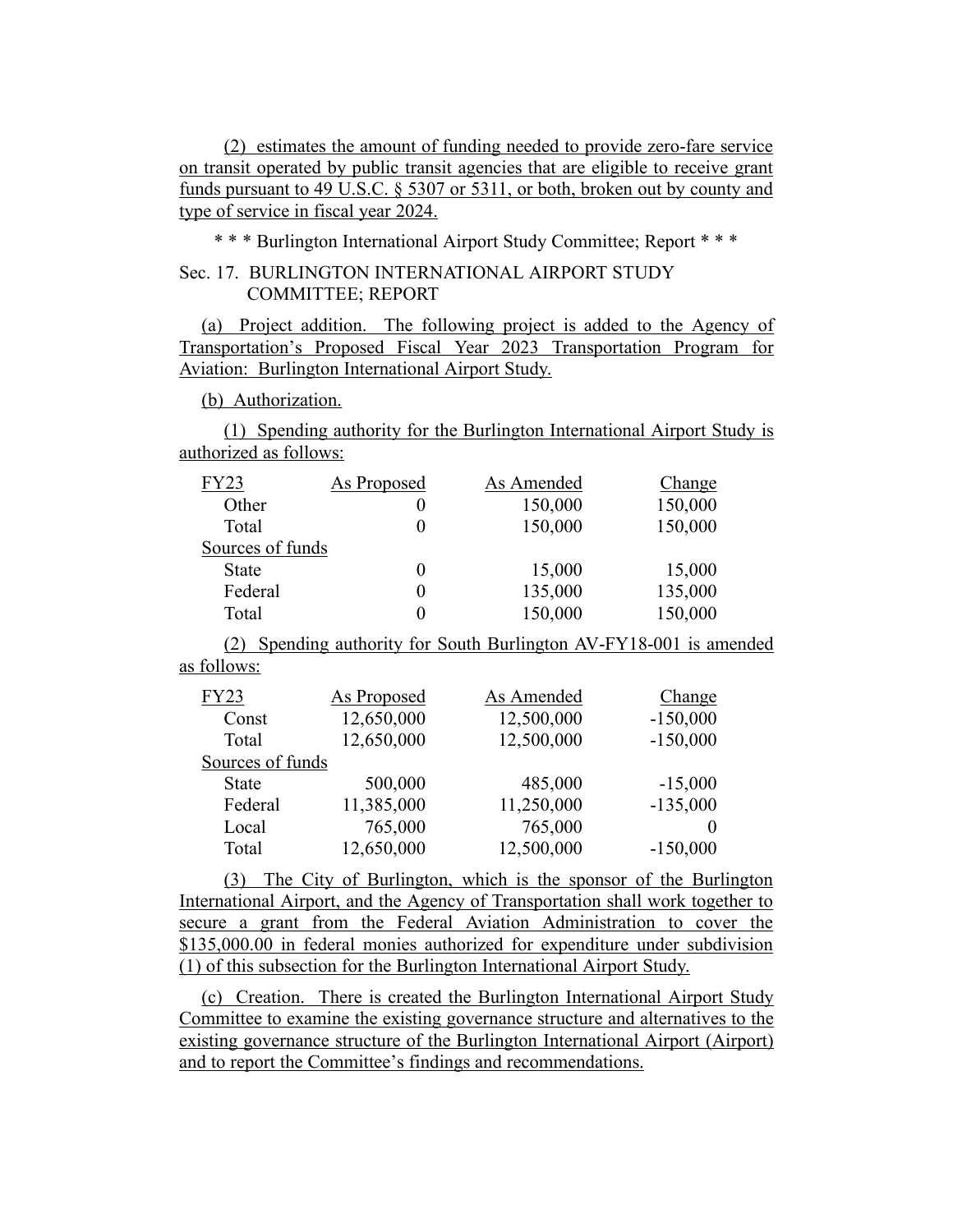(d) Membership. The Committee shall be composed of the following nine voting members and two nonvoting members:

(1) one voting member appointed by the Governor;

(2) one voting member designated by the mayor of the City of Burlington;

(3) one voting member designated by the city council of the City of Burlington;

(4) one voting member designated by the city council of the City of South Burlington;

(5) one voting member designated by the mayor of the City of Winooski;

(6) one voting member designated by the Chittenden County Regional Planning Commission to represent individuals, such as Black, Indigenous, and Persons of Color (BIPOC), immigrants, individuals with low income, and individuals residing in "disadvantaged communities" as defined in federal Executive Order 14008, "Tackling the Climate Crisis at Home and Abroad," adversely affected by the Airport;

(7) one voting member designated by the Chittenden County Regional Planning Commission to represent the general aviation organizations at the Airport;

(8) the Secretary of Transportation or designee, who shall be a voting member;

(9) one voting member designated by the President and CEO of the Lake Champlain Regional Chamber of Commerce;

(10) the current, including acting or interim, Director of Aviation for the Airport or designee, who shall be a nonvoting member of the Committee; and

(11) the Director of the Chittenden County Regional Planning Commission or designee, who shall be a nonvoting member of the Committee.

(e) Assistance; consultant.

(1) The Committee shall have the administrative, technical, and legal assistance of the Agency of Transportation, which shall contract with an independent third-party consultant with expertise in airport governance and may contract with an additional person to serve as a neutral facilitator for the Committee if such assistance cannot be provided by an employee or employees of the Agency of Transportation.

(2) The Agency of Transportation shall work with the Committee to prepare a request for information and a request for proposal for the retention of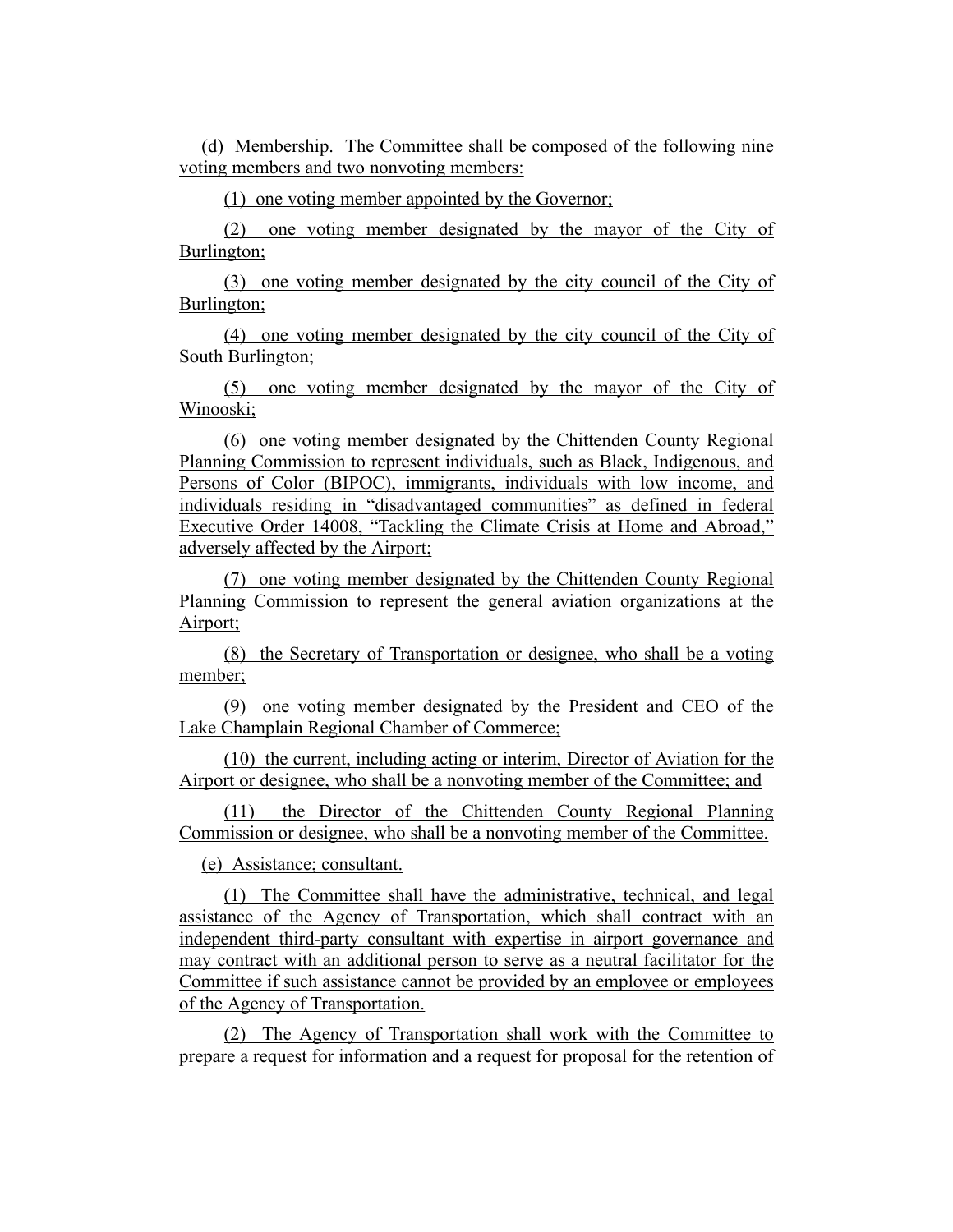the independent third-party consultant that is contracted with pursuant to subdivision (1) of this subsection.

(f) Powers and duties. The Committee, with the assistance of the consultant retained as required under subsection (e) of this section, shall:

(1) review prior reports and recommendations prepared on the governance structure of the Airport, including the January 1, 2020 memorandum from Eileen Blackwood, Burlington City Attorney to Mayor Miro Weinberger and the City Council regarding Burlington International Airport and Regional Governance Questions; the June 10, 2013 Burlington International Airport, Airport Strategic Planning Committee Recommendations (Airport Strategic Planning Committee Recommendations); and the December 1985 Final Report of the Burlington Airport Study Group;

(2) examine the advantages and disadvantages of each of the options identified in the Airport Strategic Planning Committee Recommendations;

(3) examine the advantages and disadvantages of any additional governance structure options for the Airport recommended by the consultant or identified by a majority of the voting members of the Committee as warranting study;

(4) identify any other issue relating to the governance of the Airport that a majority of the voting members of the Committee determine warrants study; and

(5) make recommendations on the governance structure of the Airport as supported by a majority of the voting members of the Committee.

(g) Report; recommendations. On or before January 15, 2024, the Committee shall submit a written report to the General Assembly with its findings and recommendations. Any recommendations from the Committee shall address how to ensure that there are not negative financial impacts on the City of Burlington.

(h) Meetings.

(1) The Secretary of Transportation or designee shall call the first meeting of the Committee to occur on or before September 30, 2022.

(2) The Committee shall select a chair from among its voting members at the first meeting.

(3) A majority of the voting membership of the Committee shall constitute a quorum.

(4) The Committee shall cease to exist on January 16, 2024.

(i) Compensation and reimbursement. Members of the Committee who are not employees of the State of Vermont and who are not otherwise compensated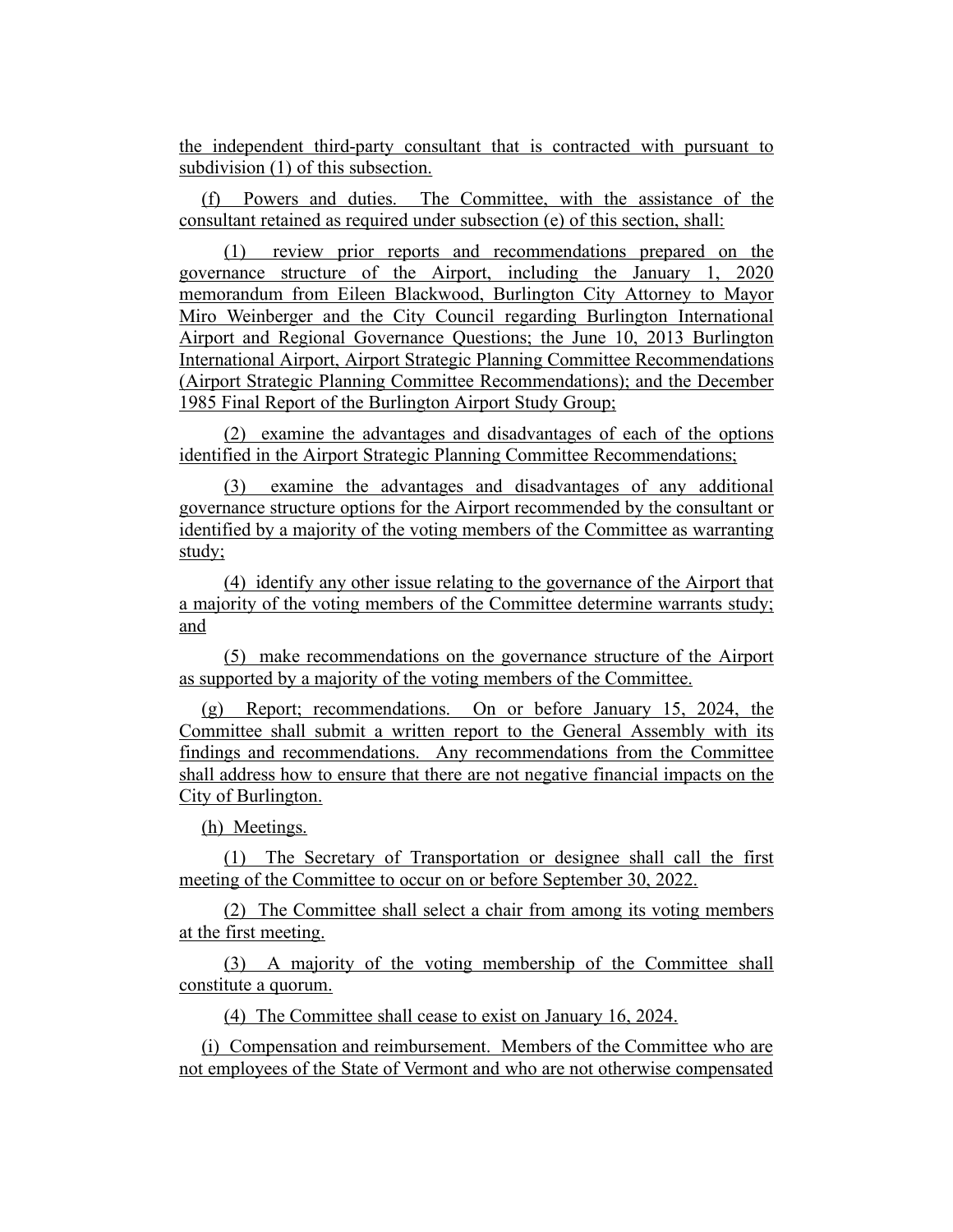or reimbursed for their attendance shall be entitled to per diem compensation and reimbursement of expenses as permitted under 32 V.S.A. § 1010 for not more than six meetings.

\* \* \* Future Transportation Programs \* \* \*

\* \* \* Carbon Reduction Program \* \* \*

# Sec. 18. FUTURE FISCAL YEAR TRANSPORTATION PROGRAMS; CARBON REDUCTION PROGRAM

The Agency of Transportation shall consult with the Vermont Climate Council and ensure that within the Agency of Transportation's Proposed Transportation Program for fiscal years 2024, 2025, and 2026 all federal monies that are proposed by the State for expenditure under the Carbon Reduction Program, codified at 23 U.S.C. § 175, are allocated toward projects that align with the recommendations of the Climate Action Plan (CAP) issued under 10 V.S.A. § 592.

\* \* \* Plan to Update Vermont State Standards \* \* \*

Sec. 19. PLAN TO UPDATE VERMONT STATE STANDARDS

(a) The Agency shall develop a plan for updating the Vermont State Standards for the Design of Transportation Construction, Reconstruction and Rehabilitation on Freeways, Roads, and Streets (C.V.R. 14-010-019) (Vermont State Standards) to create context sensitive, multimodal projects that support smart growth as recommended in the Revising the Vermont State Standards (VSS) M2D2: Multimodal Development and Delivery Work Plan, March 2015 (State Standards Work Plan), prepared in accordance with 2014 Acts and Resolves No. 167, Sec. 26.

(b) As recommended in the State Standards Work Plan, the Agency of Transportation shall also prepare a plan to update documents, standards, guidance, and procedures related to the Vermont State Standards.

(c) The Agency shall budget for the plan to update the Vermont State Standards and related documents in the Proposed Fiscal Year 2024 Transportation Program.

(d) The Agency shall make staff available to the House and Senate Committees on Transportation for an oral presentation on the plan to update the Vermont State Standards and corresponding budget beginning on January 15, 2023.

\* \* \* Transportation Alternatives Grant Program \* \* \*

Sec. 20. 19 V.S.A. § 38 is amended to read:

§ 38. TRANSPORTATION ALTERNATIVES GRANT PROGRAM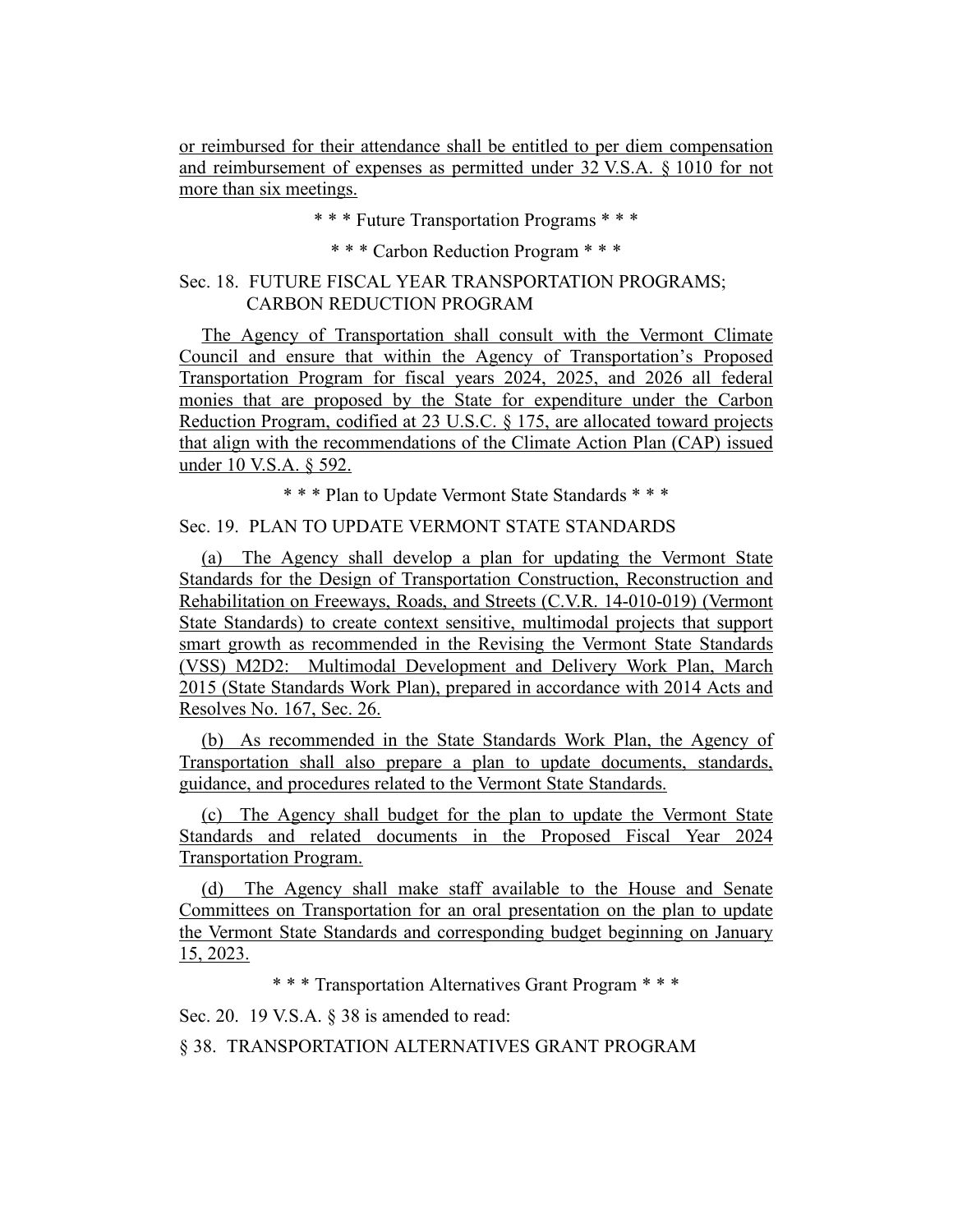(a), (b) [Repealed.]

(c) The Transportation Alternatives Grant Program is created. The Grant Program shall be administered by the Agency, and shall be funded in the amount provided for in 23 U.S.C. § 133(h), less the funds set aside for the Recreational Trails Program. Awards shall be made to eligible entities as defined under 23 U.S.C. § 133(h), and awards under the Grant Program shall be limited to the activities authorized under federal law and shall not exceed \$300,000.00 per grant allocation.

(d) Eligible entities awarded a grant must provide all funds required to match federal funds awarded for a Transportation Alternatives project. All grant awards shall be decided and awarded by the Agency.

\* \* \*

 $(f)(1)$  In fiscal years 2018 and 2019, all Grant Program funds shall be reserved for municipalities for environmental mitigation projects relating to stormwater and highways, including eligible salt and sand shed projects.

(2) In fiscal years 2020 and 2021, Grant Program funds shall be awarded for any eligible activity and in accordance with the priorities established in subdivision (4) of this subsection.

(3) In fiscal year 2022 2024 and thereafter, \$1,100,000.00 50 percent of Grant Program funds, or such lesser sum if all eligible applications amount to less than \$1,100,000.00 50 percent of Grant Program funds, shall be reserved for municipalities for environmental mitigation projects relating to stormwater and highways, including eligible salt and sand shed projects, and the balance of Grant Program funds shall be awarded for any eligible activity and in accordance with the priorities established in subdivision (2) of this subsection.

(4)(2) Regarding Grant Program funds awarded in fiscal years 2020 and 2021, and the balance of Grant Program funds not reserved for environmental mitigation projects in fiscal year 2022 and thereafter, in In evaluating applications for Transportation Alternatives grants, the Agency shall give preferential weighting to projects involving as a primary feature a bicycle or pedestrian facility. The degree of preferential weighting and the circumstantial factors sufficient to overcome the weighting shall be in the complete discretion of the Agency.

\* \* \*

\* \* \* Amendments to the 2021 Transportation Bill \* \* \*

\* \* \* Electric Bicycle Incentives Administrative Costs \* \* \*

Sec. 21. 2021 Acts and Resolves No. 55, Sec. 2(8)(D) and (E) are amended to read: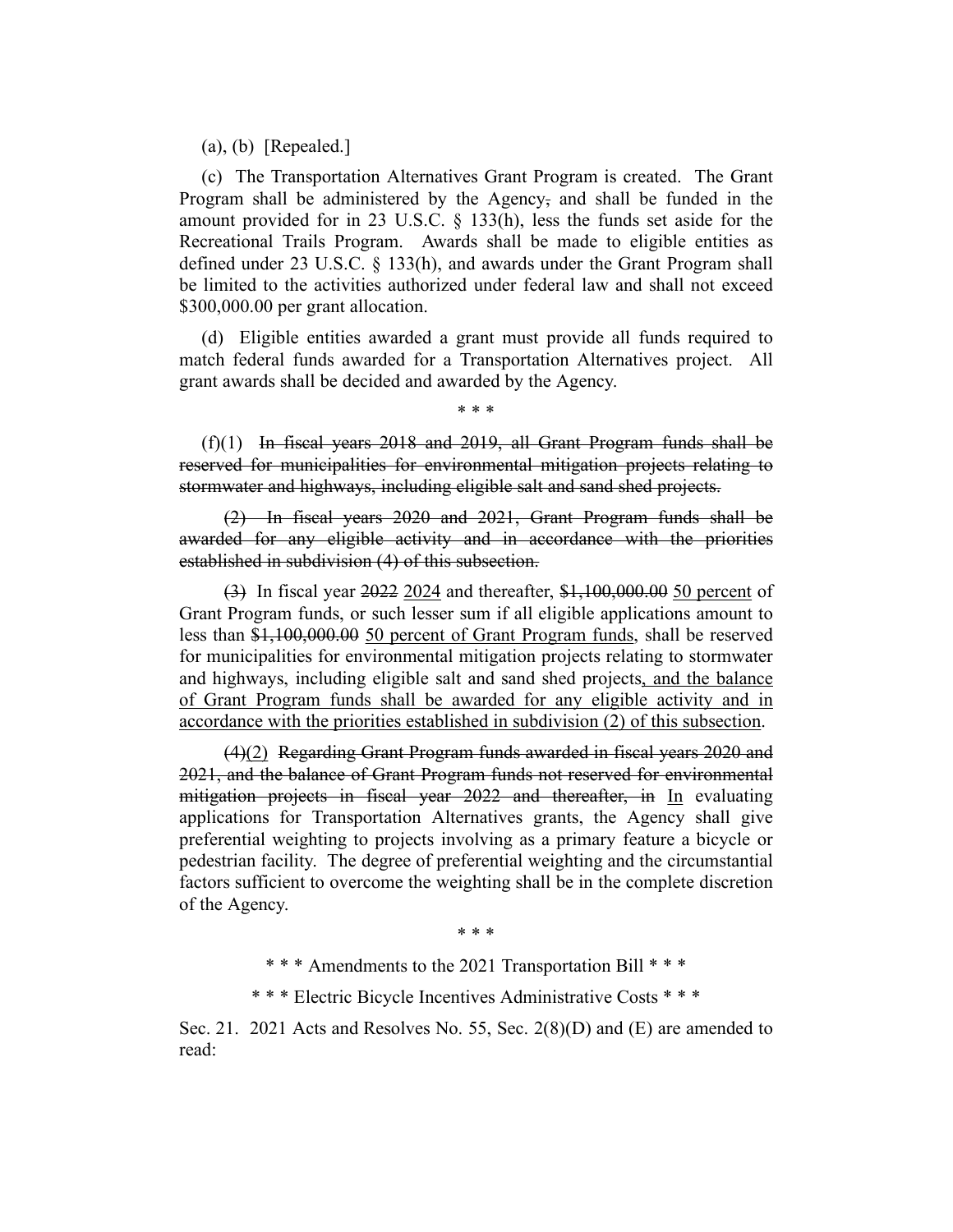(D) Replace Your Ride Program. Sec. 27 of this act creates a new program to be known as the Replace Your Ride Program, which will be the State's program to incentivize Vermonters to remove older low-efficiency vehicles from operation and switch to modes of transportation that produce fewer greenhouse gas emissions, and authorizes up to \$1,500,000.00 \$1,495,000.00 for incentives under the Program and capped startup and administrative costs.

(E) Electric bicycle incentives. Sec. 28 of this act authorizes up to \$50,000.00 \$55,000.00 for \$200.00 incentives for the purchase of an electric bicycle and capped administrative costs.

Sec. 22. 2021 Acts and Resolves No. 55, Sec. 27(d) is amended to read:

(d) Authorization. In fiscal year 2022, the Agency is authorized to spend up to \$1,500,000.00 \$1,495,000.00 in one-time Transportation Fund monies on the Replace Your Ride Program established under this section, with up to \$300,000.00 \$295,000.00 of that \$1,500,000.00 \$1,495,000.00 available for startup costs, outreach education, and costs associated with developing and administering the Replace Your Ride Program.

Sec. 23. 2021 Acts and Resolves No. 55, Sec. 28(b) is amended to read:

(b) Authorization.

(1) In fiscal year 2022, the Agency is authorized to spend up to \$50,000.00 in one-time Transportation Fund monies on the electric bicycle incentives and up to \$5,000.00 on the costs associated with developing and administering the electric bicycle incentives.

(2) If less than \$5,000.00 is expended on administrative costs associated with developing and administering the electric bicycle incentives under subdivision (1) of this subsection, then the balance of that \$5,000.00 shall only be authorized for startup costs, outreach education, and costs associated with developing and administering the Replace Your Ride Program in addition to the authorization in Sec. 27(d) of this act.

\* \* \* EVSE Grant Program \* \* \*

Sec. 24. 2021 Acts and Resolves No. 55, Sec. 29 is amended to read:

# Sec. 29. GRANT PROGRAMS FOR LEVEL 2 CHARGERS EVSE IN MULTI-UNIT MULTIUNIT DWELLINGS; REPORT

(a) As used in this section:

\* \* \*

(2) "Multi-unit Multiunit affordable housing" means a multi-unit multiunit dwelling where: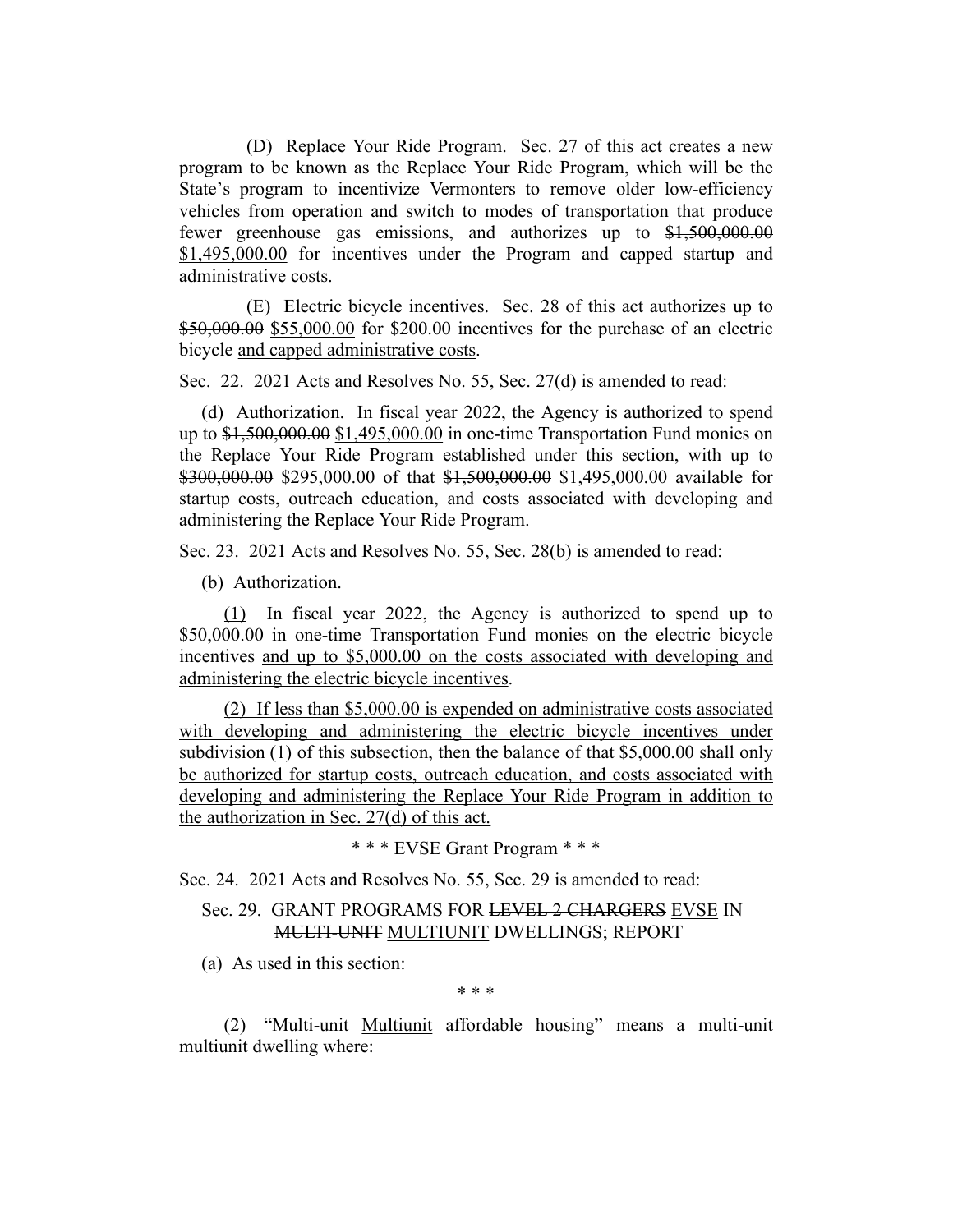(3) "Multi-unit Multiunit dwelling" means a housing project, such as cooperatives, condominiums, dwellings, or mobile home parks, with 10 or more units constructed or maintained on a tract or tracts of land.

(4) "Multi-unit Multiunit dwelling owned by a nonprofit" means a multi-unit multiunit dwelling owned by a person that has nonprofit status under Section  $501(c)(3)$  of the U.S. Internal Revenue Code, as amended, and is registered as a nonprofit corporation with the Office of the Secretary of State.

(5) "Electric vehicle supply equipment (EVSE)" includes both level 1 chargers, which connect directly into a standard 120-volt AC outlet and supply an average output of 1.3 to 2.4 kilowatts and are also known as level 1 EVSE, and level 2 chargers, which have a single-phase input voltage range from 208 to 240 volts AC and a maximum output current less than or equal to 80 amperes AC and are also known as level 2 EVSE.

(b) The Agency of Transportation shall establish and administer, through a memorandum of understanding with the Department of Housing and Community Development, a pilot program to support the continued buildout of electric vehicle supply equipment at multi-unit multiunit affordable housing and multi-unit multiunit dwellings owned by a nonprofit and build upon the existing VW EVSE Grant Program that the Department of Housing and Community Development has been administering on behalf of the Department of Environmental Conservation.

\* \* \*

(d) Pilot program funding shall be awarded with consideration of broad geographic distribution as well as service models ranging from restricted private parking to publicly accessible parking so as to examine multiple strategies to increase access to EVSE.

\* \* \*

(f) If the Agency of Transportation, in consultation with the interagency team, determines that programmatic funding remains available following the first round of grant awards, then the pilot program shall be opened up and made available to any multi-unit multiunit dwelling.

\* \* \*

\* \* \* Bicycle and Pedestrian Planning Integration Program \* \* \*

Sec. 25. BICYCLE AND PEDESTRIAN PLANNING INTEGRATION PROGRAM

(a) Establishment. The Agency of Transportation shall establish a program to support the continued development and buildout of bicycle and pedestrian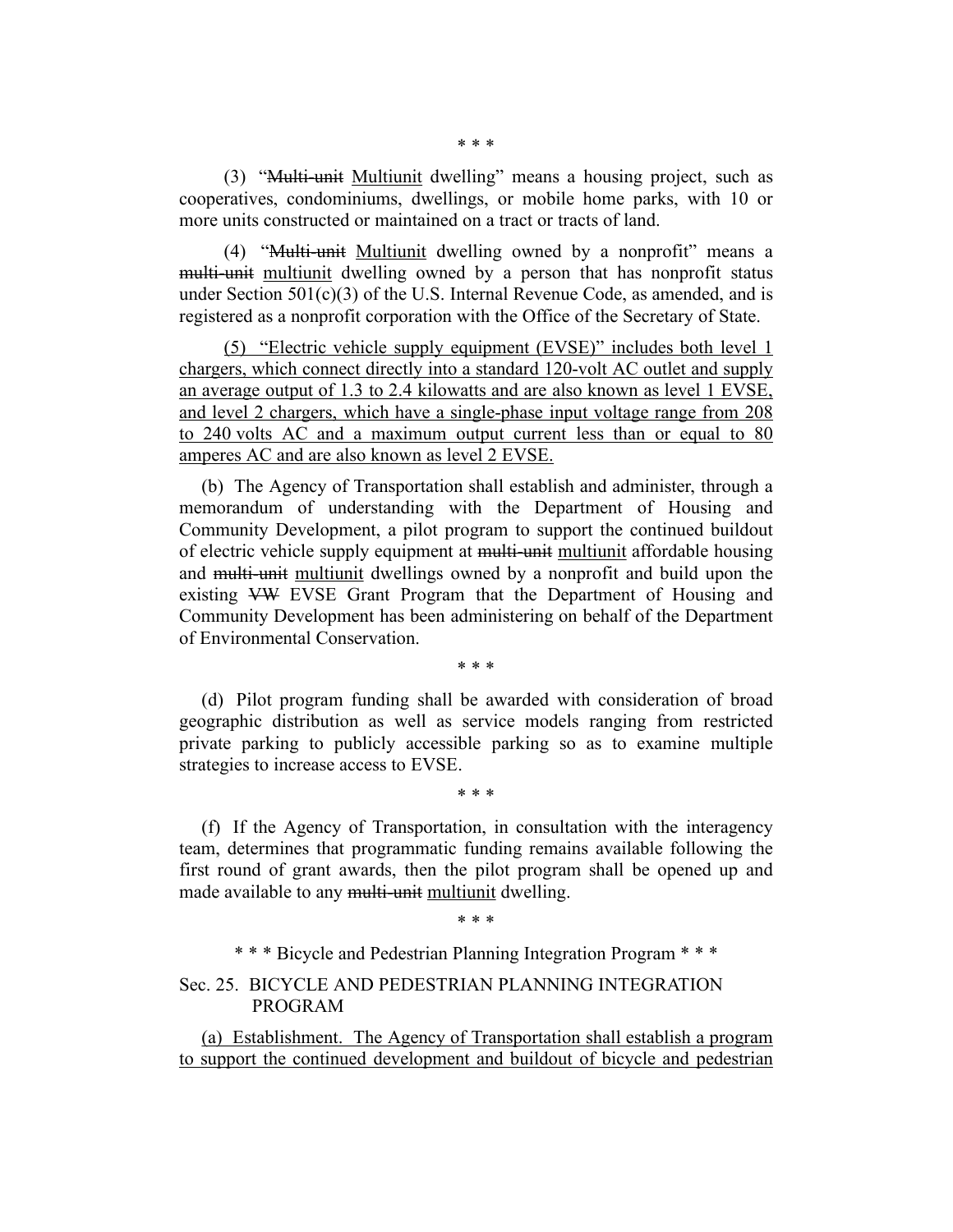infrastructure. The purpose of the program is to do at least one of the following:

(1) ensure alignment and integration of municipal and State bicycle and pedestrian infrastructure deployment and to provide a framework for municipal prioritization of bicycle and pedestrian projects that can be integrated into the VTrans Project Selection and Project Prioritization (VPSP2) process as projects are evaluated for funding through State-sponsored programs, including the Bike and Pedestrian Program, the Transportation Alternatives Program, and the Downtown Transportation Fund; or

(2) integrate bicycle and pedestrian elements into Agency-developed projects.

(b) Consultation and implementation. The Agency shall work with the State's Regional Planning Commissions (RPCs) in implementing the program by providing funding through the Transportation Planning Initiative (TPI) Program for RPCs to develop prioritized municipal bicycle and pedestrian plans or to assist member municipalities in developing prioritized municipal bicycle and pedestrian plans.

\* \* \* Transportation Board \* \* \*

Sec. 26. 5 V.S.A. chapter 3 is redesignated to read:

# CHAPTER 3. PROCEEDINGS BY THE BOARD; APPEAL TO SUPERIOR COURT JUDICIAL REVIEW

Sec. 27. 5 V.S.A. § 37 is amended to read:

## § 37. MEMBERS; TERMS; RETIREMENT; APPEAL

(a) When a Board member who hears all or a substantial part of a case retires from office before the case is completed, he or she that individual shall remain a member of the Board for the purpose of concluding and deciding the case, and signing the findings, orders, decrees, and judgments of the case. A retiring chair shall also remain a member for the purpose of certifying questions of law if appeal is taken.

(b) A case shall be deemed completed when the Board enters a final order even though the order is appealed to a Superior Court and judicial review is sought pursuant to 19 V.S.A. § 5(c) or the case remanded to the Board. Upon remand, the Board then in office may consider relevant evidence, including any part of the transcript of testimony in the proceedings prior to appeal.

Sec. 28. 5 V.S.A.  $\&$  40 is amended to read:

§ 40. PLEADINGS; RULES OF PRACTICE; FINDINGS OF FACT

(a) The forms, pleadings, and rules of practice and procedure before the Board shall be prescribed by the Board.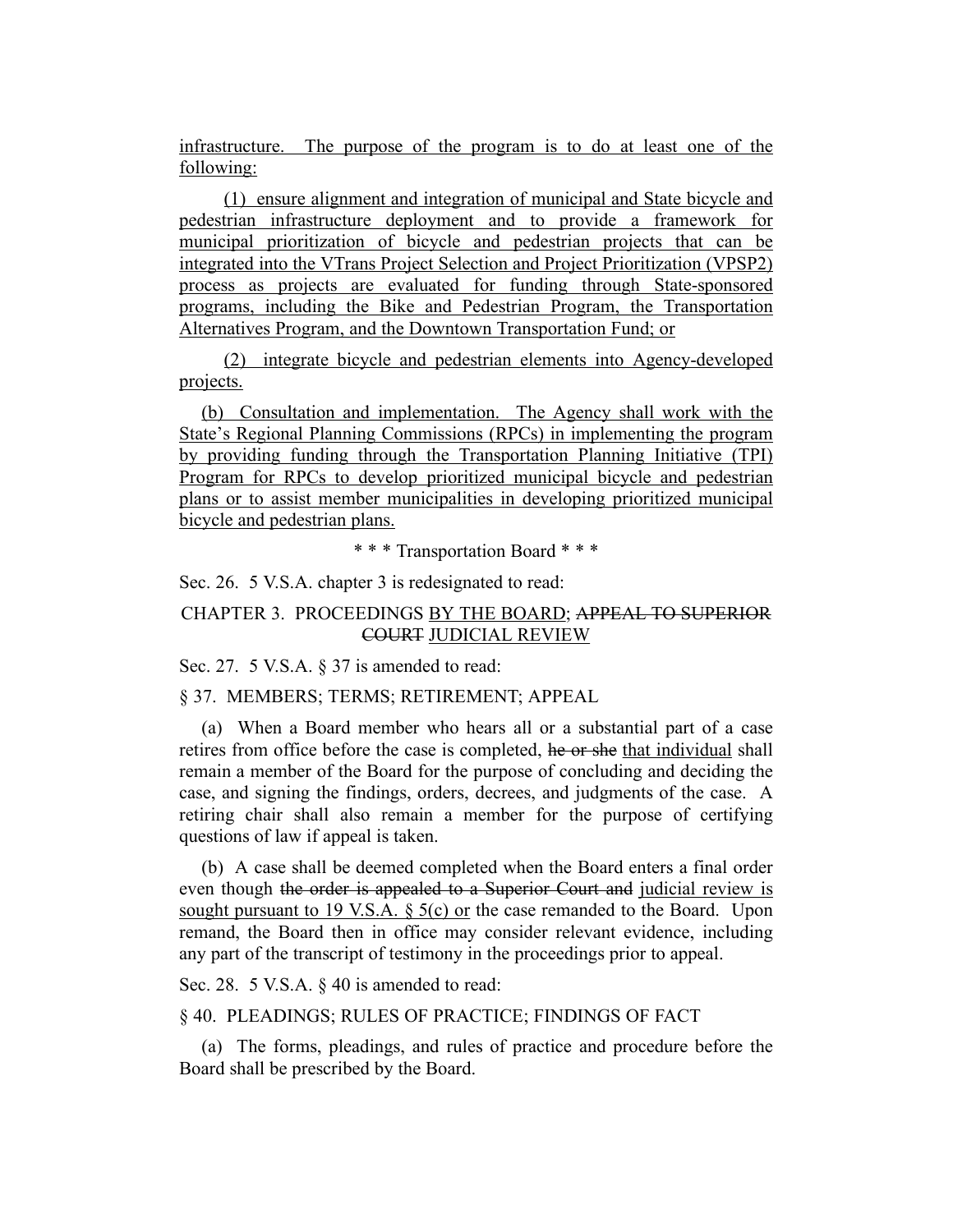(b) The Board shall hear all matters within its jurisdiction and make findings of fact. It shall state its rulings of law when required. Upon appeal to a Superior Court judicial review pursuant to 19 V.S.A. § 5(c), the Board's findings of fact shall be accepted unless clearly erroneous.

Sec. 29. 5 V.S.A. §§ 43 and 44 are amended to read:

#### § 43. REVIEW BY SUPERIOR COURT JUDICIAL REVIEW

A party to a cause who feels aggrieved by the final order, judgment, or decree of the Board may appeal to a Superior Court under Rule 74 of the Vermont Rules of Civil Procedure seek judicial review pursuant to 19 V.S.A. § 5(c). However, the Board, before final judgment, may permit an interlocutory appeal to be taken by any party pursuant to a Superior Court 19 V.S.A. § 5(c) for determination of questions of law in the same manner as the Supreme Court may by rule provide for appeals before final judgment from a Superior Court. Notwithstanding the provisions of the Vermont Rules of Civil Procedure or the Vermont Rules of Appellate Procedure, neither the time for filing a notice of appeal nor the filing of a notice of appeal, as provided in this section, shall operate as a stay of enforcement of an order of the Board unless the Board or a Superior the Supreme Court grants a stay under the provisions of section 44 of this title chapter.

## § 44. POWERS OF SUPERIOR THE SUPREME COURT

A Superior Upon appeal to the Supreme Court, the Court may reverse or affirm the judgments, orders, or decrees of the Transportation Board and may remand a cause to it with mandates, as law or equity shall require; and the Board shall enter its judgment, order, or decree in accordance with these mandates. Appeals to the Superior Supreme Court shall not have the effect of vacating any judgment, order, or decree of the Board, but the Superior Supreme Court, upon notice to interested parties, may suspend execution of a Board judgment under a decree as justice and equity require unless otherwise specifically provided by law.

Sec. 30. 5 V.S.A. § 207(d) is amended to read:

(d) The application for a certificate of approval of the site selected shall be in writing and substantially describe the property involved and the general purposes for which it is to be acquired and the manner in which the acquisition is asserted to serve the public interest. The application shall designate the names of all owners or persons known to be interested in lands adjoining the property and their residences, if known, and shall contain such further matter as the Board by rule shall determine. The application shall be supported by documentation showing that the proposed facility has received municipal approval. After evaluating the application, the Board shall issue its order giving notice of the time and place of hearing on the application. The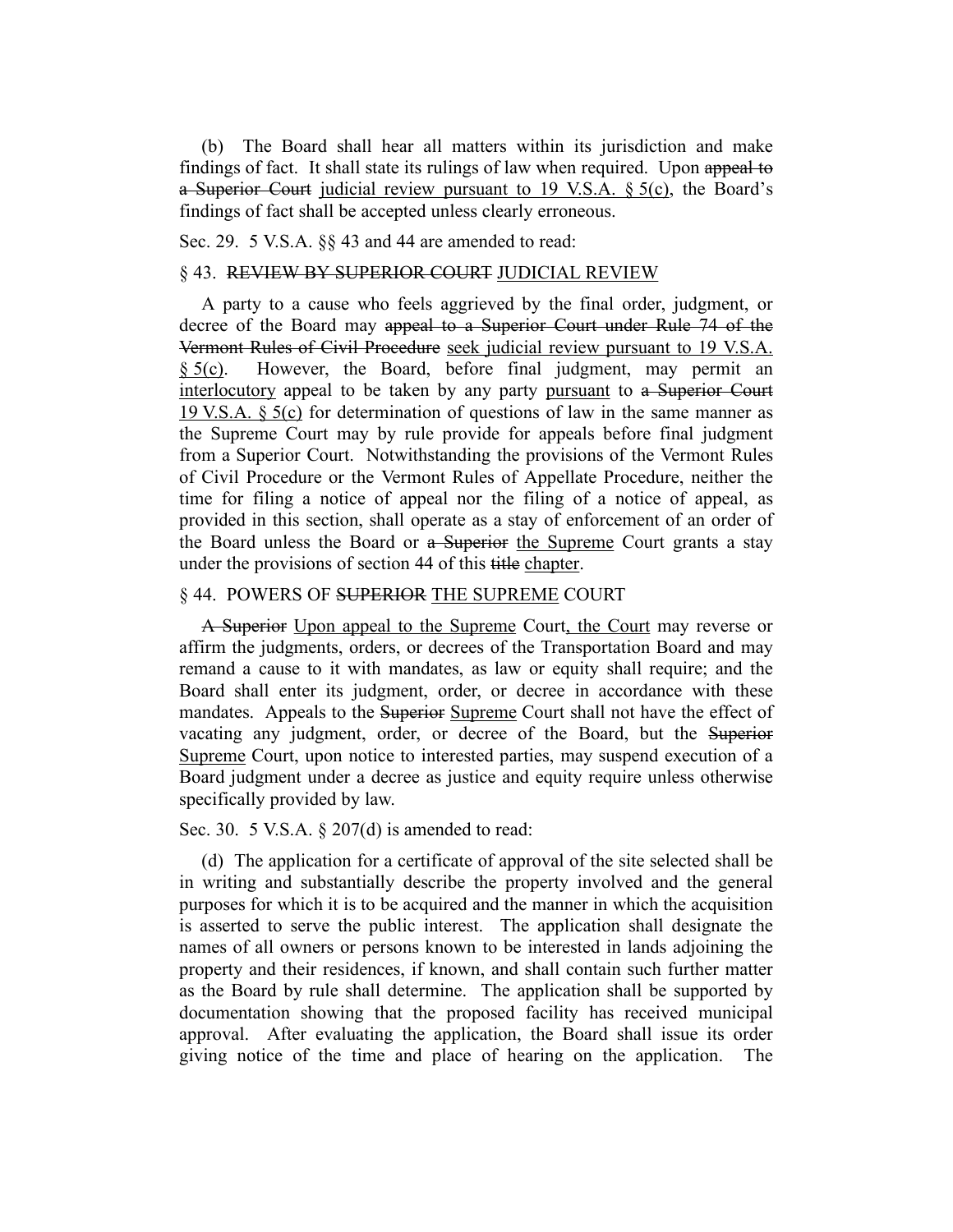applicant shall give notice of the proceedings to all persons owning or interested in adjoining lands by delivery of a true copy of the application and order for hearing by registered or certified mail to the last known address of each of the persons; the notice to be mailed at least 12 days prior to the date of the hearing. Notice of the hearing and a general statement of the purpose shall be published at least once in a newspaper of common circulation in the town where the property described in the application is situated at least two days before the date of the hearing, and a similar notice shall be posted in a public place at least 12 days before the hearing. Upon compliance by the applicant with the foregoing provisions for notice, the Board shall hear the applicant and all parties interested on the question of approval of the site or sites and shall consider and determine whether in the public interest the application ought to be granted. Whenever the Board makes an order granting or denying a certificate of approval of an airport, or a restricted landing area, approval to use or operate an airport or a restricted landing area or other air navigation facility, an aggrieved person may have the decision reviewed on the record by the Superior Court pursuant to Rule 74 of the Vermont Rules of Civil Procedure seek judicial review pursuant to 19 V.S.A. § 5(c).

Sec. 31. 5 V.S.A. § 652 is amended to read:

## § 652. SUPERIOR COURT JUDICIAL REVIEW

The Secretary of Transportation or the legislative body of a municipality, as defined in 24 V.S.A. § 2001, or the committee representing two or more municipalities, when authorized by vote of their legislative bodies, may proceed in Superior Court as provided in 19 V.S.A. chapter 5, except as otherwise provided in this subchapter.

Sec. 32. 5 V.S.A. § 3639 is amended to read:

## § 3639. FARM CROSSINGS AND CATTLE GUARDS; CONSTRUCTION AND MAINTENANCE; JUDICIAL REVIEW

(a) A person or corporation owning or operating a railroad shall construct and maintain farm crossings of the road for the use of the proprietors of lands adjoining the railroad, and cattle guards at all farm and road crossings sufficient to prevent cattle and animals from getting on the railroad. A farm crossing may be temporarily or permanently closed or discontinued by mutual agreement between all parties having an interest therein. If no such mutual agreement can be reached by such interested parties, then a person or corporation owning or operating a railroad and desiring to close any farm crossing shall make application to the Transportation Board. The Board shall thereupon give notice to all parties interested, in such manner as the Board may direct, of hearing on the application, the hearing to be in the county where such crossing is located. After the hearing, a person or corporation owning or operating a railroad shall not close such farm crossing without the approval of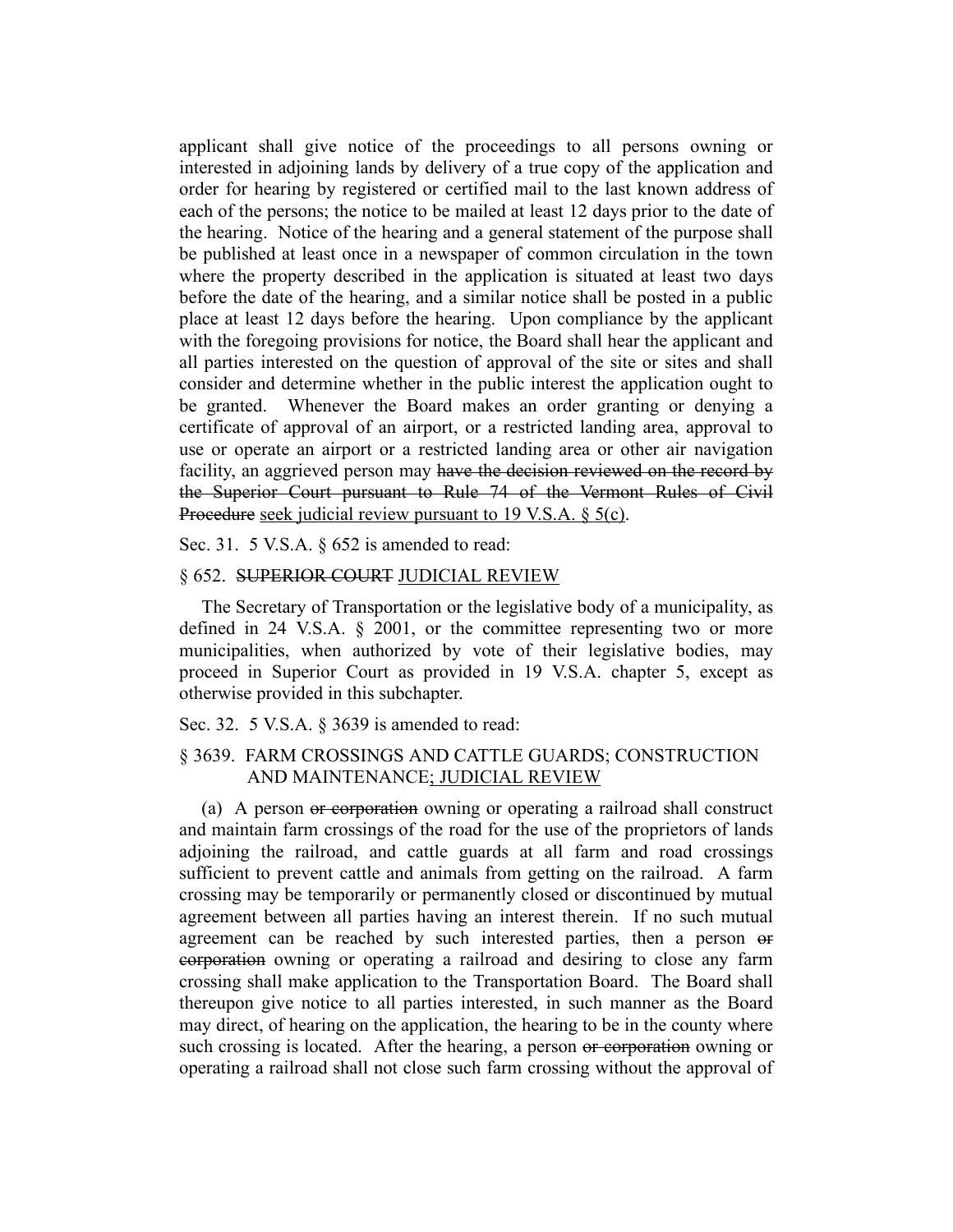the Transportation Board. A person aggrieved by the closing of a farm crossing after January 1, 1955 by a person or corporation owning or operating a railroad may notify the Transportation Board by registered or certified mail of the closing, and thereupon the Board shall conduct a hearing. Notice and place of hearing shall be as set forth in this subsection. The Transportation Board may require the reopening of any such crossing and make such other order as is permitted in section 3649 of this title. At any such hearing, the burden of proof shall rest with the person or persons effecting or seeking to effect the closing of such farm crossing. Any person aggrieved by an the final order of the Transportation Board, who was a party to the proceedings,  $\text{may, in}$ accordance with Rule 74 of the Vermont Rules of Civil Procedure, appeal to the Superior Court, whereupon such cause shall be tried as an original action brought under the provisions of 12 V.S.A. § 402 seek judicial review pursuant to 19 V.S.A.  $\S$  5(c).

(b) A person or railroad corporation closing any farm crossing in violation of a provision of this section or failing to comply with any such order shall be fined not less than \$50.00 nor more than \$500.00, and any person aggrieved by such violation may recover his or her the person's damages in an action on this statute.

## Sec. 33. 5 V.S.A. § 3788 is amended to read:

### § 3788. ORDERS OF BOARD; APPEALS JUDICIAL REVIEW

The order of the Board relating to any matter upon which it may act under the authority of this chapter shall be communicated in writing to the petitioners and to all persons to whom notice of the hearing on such petition was given. Any person aggrieved by such order, who was a party to such proceedings, may appeal from such order to the Superior Court in accordance with Rule 74 of the Vermont Rules of Civil Procedure seek judicial review pursuant to 19 V.S.A. § 5(c).

Sec. 34. 9 V.S.A. § 4100b is amended to read:

§ 4100b. ENFORCEMENT; TRANSPORTATION BOARD

(a) The Transportation Board established in 19 V.S.A. § 3 shall enforce the provisions of this chapter.

\* \* \*

(h) Within 20 days after any order or decision of the Board authorized under this chapter, any party to the proceeding may apply for a rehearing with respect to any matter determined in the proceeding or covered or included in the order or decision. The application for rehearing shall set forth fully every ground upon which it is claimed that the decision or order complained of is unlawful or unreasonable. No appeal from any order or decision of the Board shall be taken unless the appellant makes an application for rehearing as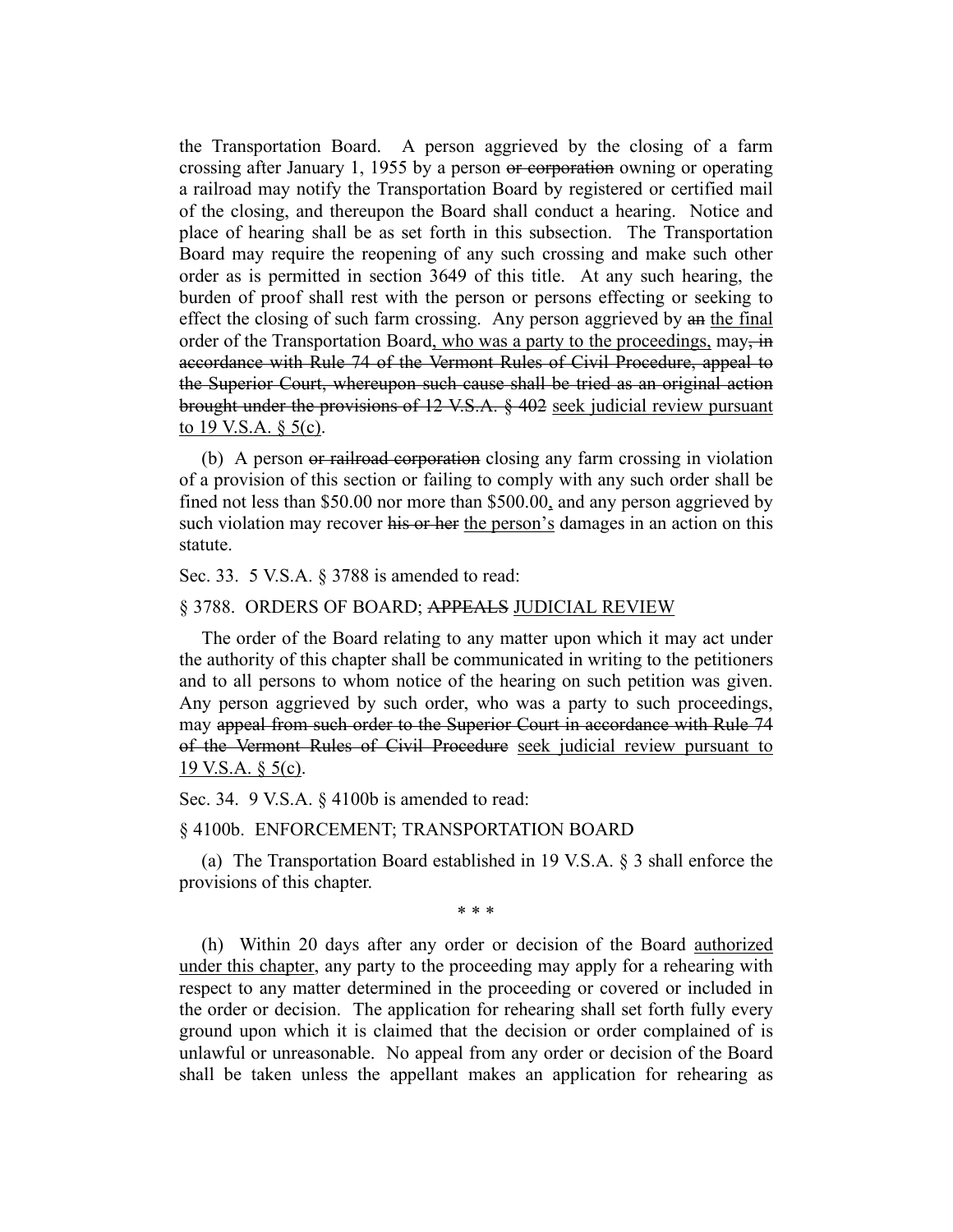provided in this subsection, and when the application for rehearing has been made, no ground not set forth in the application shall be urged, relied on, or given any consideration by the Board unless the Board for good cause shown allows the appellant to specify additional grounds. Any party to the proceeding may appeal the final order, including all interlocutory orders or decisions, pursuant to the Superior Court 19 V.S.A. § 5(c) within 30 days after the date the Board rules on the application for reconsideration of the final order or decision. All findings of the Board upon all questions of fact properly before the court shall be prima facie lawful and reasonable. The order or decision appealed from shall not be set aside or vacated except for errors of law. No additional evidence shall be heard or taken by the Superior Supreme Court on appeals from orders or decisions by the Board authorized under this title.

(i) In cases where the Board finds that a violation of this chapter has occurred or there has been a failure to show good cause under section 4089 or 4098 of this title, the Superior Court Board, upon petition, shall determine reasonable attorney's fees and costs and award them to the prevailing party.

Sec. 35. 19 V.S.A. § 5 is amended to read:

## § 5. TRANSPORTATION BOARD; POWERS AND DUTIES

(a) General duties and responsibilities; exceptions. The regulatory and quasi-judicial functions relating to transportation shall be vested in the Board, except that the duties and responsibilities of the Commissioner of Motor Vehicles in Titles 23 and 32, including all quasi-judicial powers, shall continue to be vested in the Commissioner.

(b) Naming transportation facilities.

(1) Except as otherwise authorized by law, the Board is the sole authority responsible for naming transportation facilities owned, controlled, or maintained by the State, including highways and the bridges thereon, airports, rail facilities, rest areas, and welcome centers. The Board shall exercise its naming authority only upon petition of the legislative body of a municipality of the State, of the head of an Executive Branch agency or department of the State, or of 50 Vermont residents.

(2) The Board shall hold a public hearing for each facility requested to be named. The Board shall adopt rules governing notice and conduct of hearings, the standards to be applied in rendering decisions under this subsection, and any other matter necessary for the just disposition of naming requests. The Board shall issue a decision, which shall be subject to review on the record by a Superior Court pursuant to Rule 74 of the Vermont Rules of Civil Procedure subsection (c) of this section. The Board may delegate the responsibility to hold a hearing to a hearing officer or a single Board member,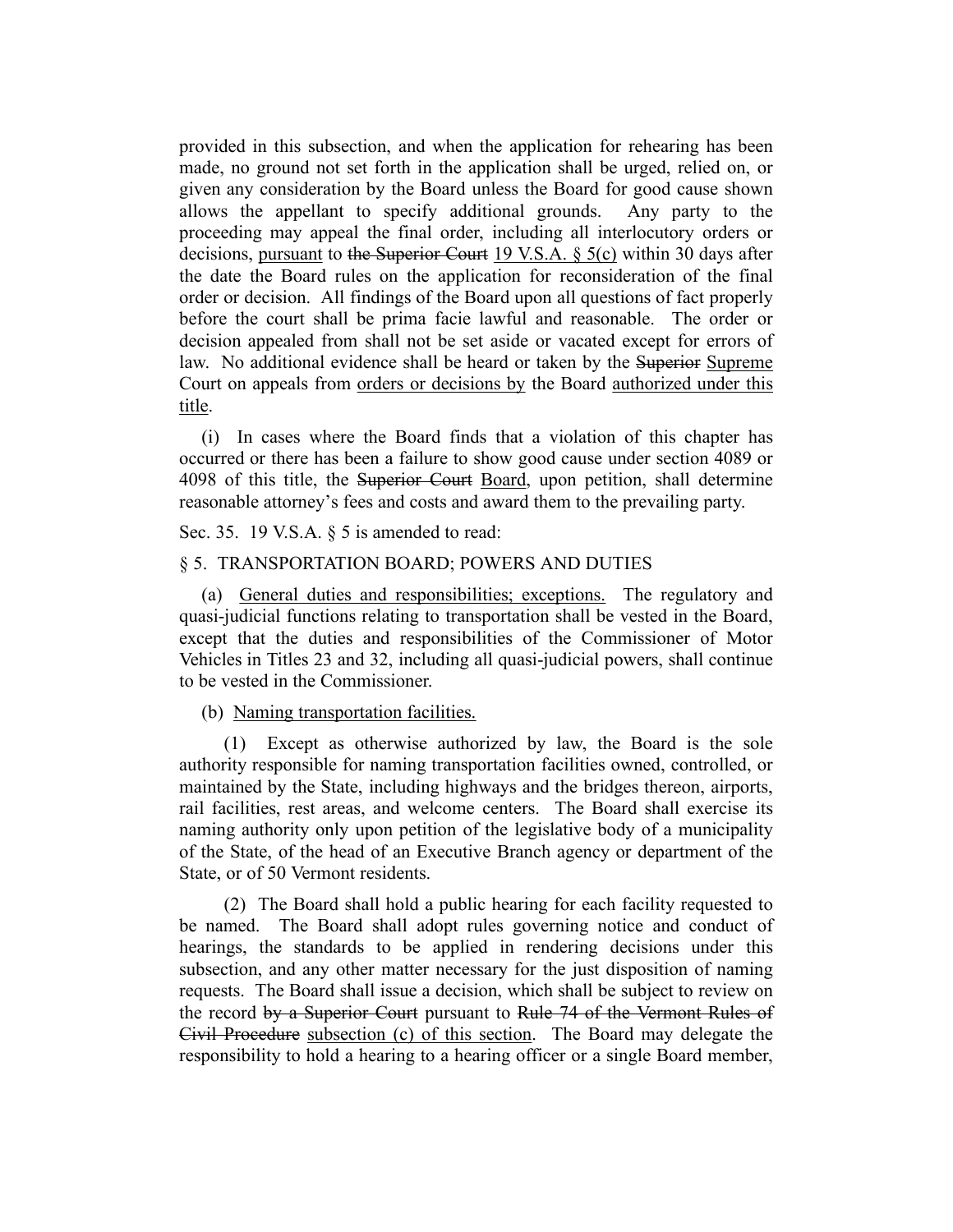subject to the procedure of subsection (c) of this section, but shall not be bound by 3 V.S.A. chapter 25 in carrying out its duties under this subsection.

(c) Hearing examiners; report of findings; final orders; judicial review. The Board may delegate the responsibility to hear quasi-judicial matters, and other matters as it may deem appropriate, to a hearing examiner or a single Board member, to hear a case and make findings in accordance with 3 V.S.A. chapter 25, except that highway condemnation proceedings shall be conducted pursuant to the provisions of chapter 5 of this title. A hearing examiner or single Board member so appointed shall report the findings of fact in writing to the Board. Any order resulting from those findings shall be rendered only by a majority of the Board. Final orders of the Board issued pursuant to section 20 of this title (small claims against the Agency) may be reviewed on the record by a Superior Court pursuant to Rule 74 of the Vermont Rules of Civil Procedure. All other final orders of the Board may be reviewed on the record by the Supreme Court.

(d) Specific duties and responsibilities. The Board shall:

\* \* \*

(e) Offices and assistance. Suitable offices and office equipment shall be provided by the State for the Board at Montpelier. The Board may employ clerical or other employees and assistants whom it deems necessary in the performance of its duties and in the investigation of matters within its jurisdiction.

(f) Jurisdiction; subpoenas; witness fees. The Board shall have the power to determine and adjudicate all matters over which it is given jurisdiction. It may render judgments and make orders and decrees. Whenever the Board is sitting in a quasi-judicial capacity, it may issue subpoenas for the testimony of witnesses or the production of evidence. The fees for travel and attendance of witnesses shall be the same as for witnesses and officers appearing before a Civil Division of the Superior Court.

(g) Reports to the General Assembly. From time to time, the Board may report to the General Assembly with suggestions of amendment to existing law or of new legislation as it deems necessary and any information concerning the companies, matters, and things under the jurisdiction of the Board and Agency that, in its opinion, will be of interest to the General Assembly.

(h) Appeals from the Agency to the Board. Unless otherwise provided by law, when an appeal is allowed from the Agency to the Board, the appeal shall be taken by filing a notice of appeal with the Secretary within 30 days of the date of the Agency decision from which the appeal is taken. The Secretary shall promptly forward the notice of appeal to the Board, together with the Agency's record of decision.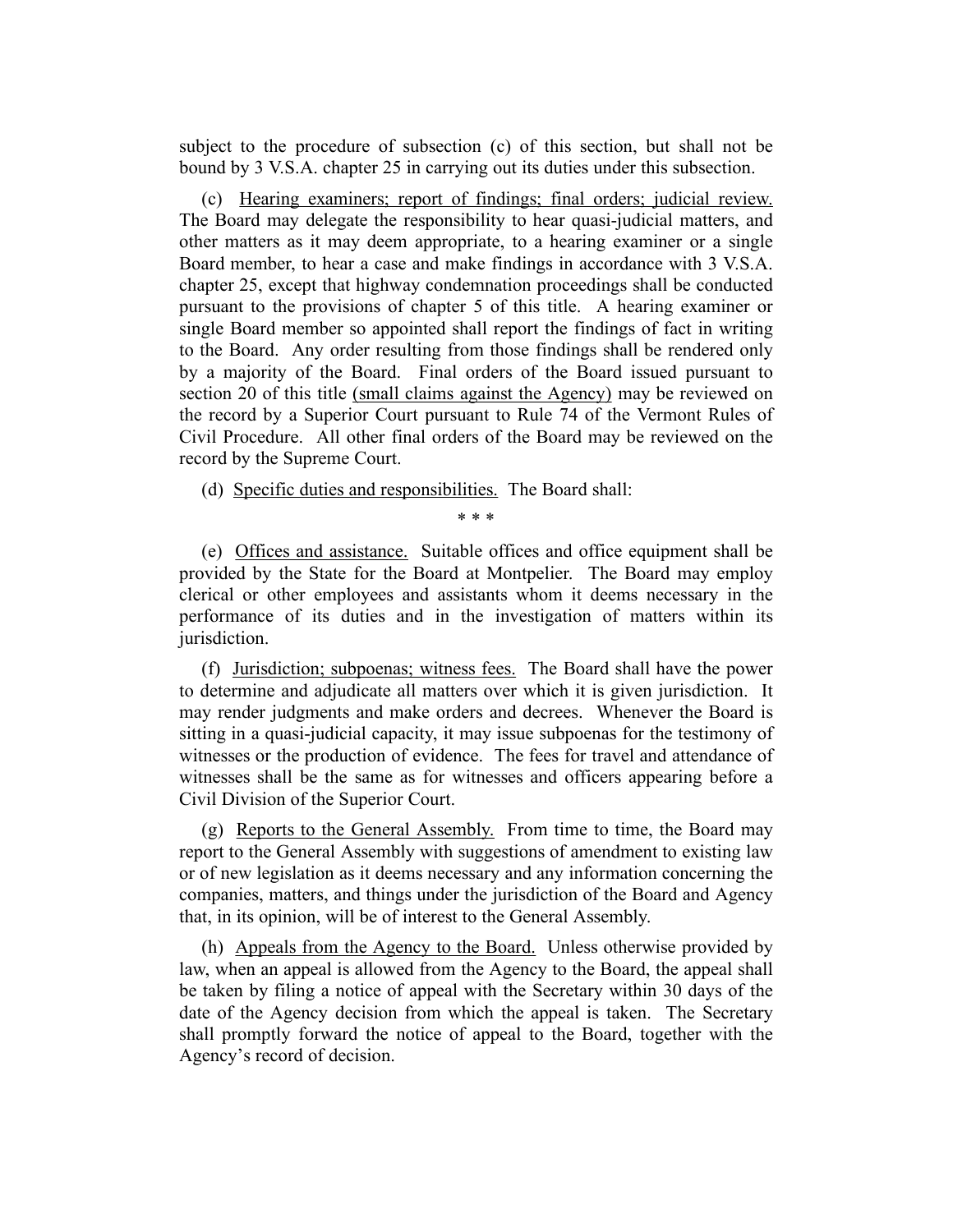### \* \* \* Repeal of 5 V.S.A. Chapter 5 \* \* \*

Sec. 36. REPEAL

5 V.S.A. chapter 5 (assessments to support Agency of Transportation and Transportation Board) is repealed.

\* \* \* On-Premises Signs \* \* \*

Sec. 37. 10 V.S.A. § 493 is amended to read:

#### § 493. ON-PREMISES SIGNS

Owners or occupants of real property may erect and maintain on the property, on-premises signs advertising the sale or lease of the property or activities being conducted on the property. Those signs shall be subject to the regulations set forth below.

(1) On-premises signs may be erected or maintained, with a total area of not more than 150 square feet, advertising activities being conducted on the same premises. However, this limitation does not apply to signs existing on May 1, 1971, or attached to or part of the building in which the activities are being carried on. An on-premises sign shall not be located more than 1,500 feet from a main entrance from the highway to the activity or premises advertised. The 1,500-foot distance shall be measured along the centerline of the highway or highways between the sign and a main entrance or a straight line, but only if the difference in elevation between the on-premises sign and a main entrance is more than 100 feet. A main entrance shall be a principal, private roadway or driveway that leads from a public highway to the advertised activity. For the purposes of this subdivision, premises shall not include land that is separated from the activity by a public highway, or other intervening land use not related to the advertised activity. Undeveloped land or farmland shall not be considered as an intervening land use.

> \* \* \* Right-of-Way Permits; 1111 Permits; Municipal Site Plan Review \* \* \*

\* \* \*

Sec. 38. 19 V.S.A. § 1112 is amended to read:

## § 1112. DEFINITIONS; FEES

(a) As used in this section:

\* \* \*

(4) "Subsurface stormwater system" means a stormwater system, as defined in 10 V.S.A.  $\S$  1264(b)(15), that is beneath the surface.

(b) The Secretary shall collect the following fees for each application for the following types of permits issued pursuant to section 1111 of this title: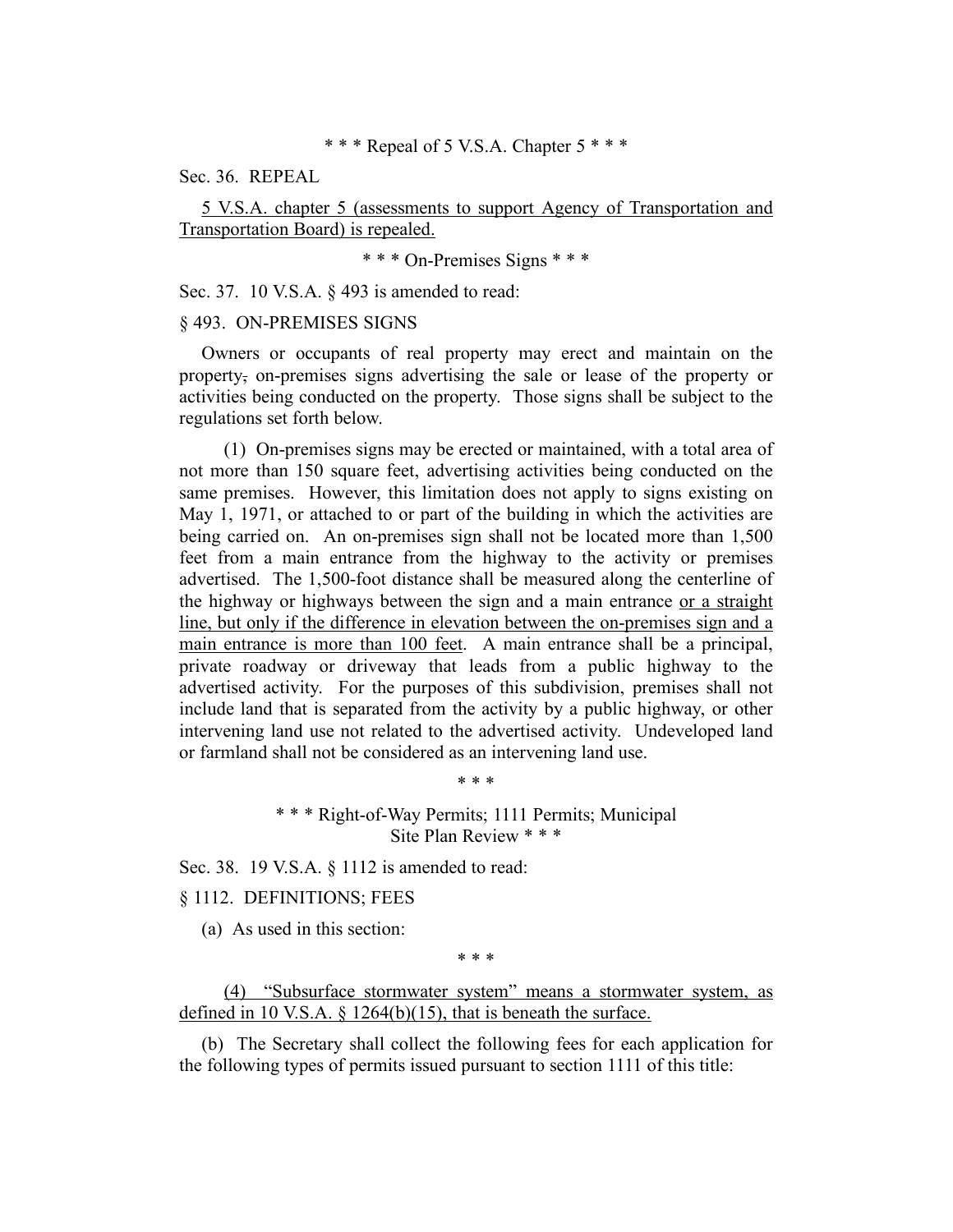\* \* \*

(2) utility installations, including each direct connection to the State highway subsurface stormwater system:  $$100.00$ 

\* \* \*

Sec. 39. 24 V.S.A. § 4416(b) is amended to read:

(b) Whenever a proposed site plan involves access to a State highway or other work in the State highway right-of-way such as excavation, grading, paving, or utility installation, the application for site plan approval shall include a letter from the Agency of Transportation confirming that the Agency has reviewed the proposed site plan and determined whether a permit is required under 19 V.S.A. § 1111. If the Agency determines that a permit for the proposed site plan is required under 19 V.S.A. § 1111, then the letter from the Agency shall may set out any conditions that the Agency proposes to attach to the permit required under 19 V.S.A. § 1111.

\* \* \* Smugglers' Notch Motor Vehicle Limitations \* \* \*

Sec. 40. 23 V.S.A. § 1006b is amended to read:

# § 1006b. SMUGGLERS' NOTCH; WINTER CLOSURE OF VERMONT ROUTE 108; COMMERCIAL VEHICLE OPERATION PROHIBITED

(a) Winter closure. The Agency of Transportation may close the Smugglers' Notch segment of Vermont Route 108 during periods of winter weather.

(b) Vehicle operation prohibition.

(1) As used in this subsection, "commercial vehicle" means trucktractor-semitrailer combinations and truck-tractor-trailer combinations.

(2) Commercial Single-frame motor vehicles over 40 feet in length and tractor units with one or more attached trailers over 45 feet in total length are prohibited from operating on the Smugglers' Notch segment of Vermont Route 108.

 $(3)(2)$  Either the The employer of an operator of a commercial vehicle who is operating a vehicle in the scope of employment and violates this subsection, or the operator's employer, or the operator of a vehicle who is operating a vehicle for personal purposes and violates this subsection shall be subject to a civil penalty of  $$1,000.00$ . If or, if the violation results in substantially impeding the flow of traffic on Vermont Route 108, the penalty shall be a civil penalty of \$2,000.00. For a second or subsequent conviction within a threeyear period, the applicable penalty or penalties shall be doubled.

(3) The prohibition in subdivision (1) of this subsection shall not apply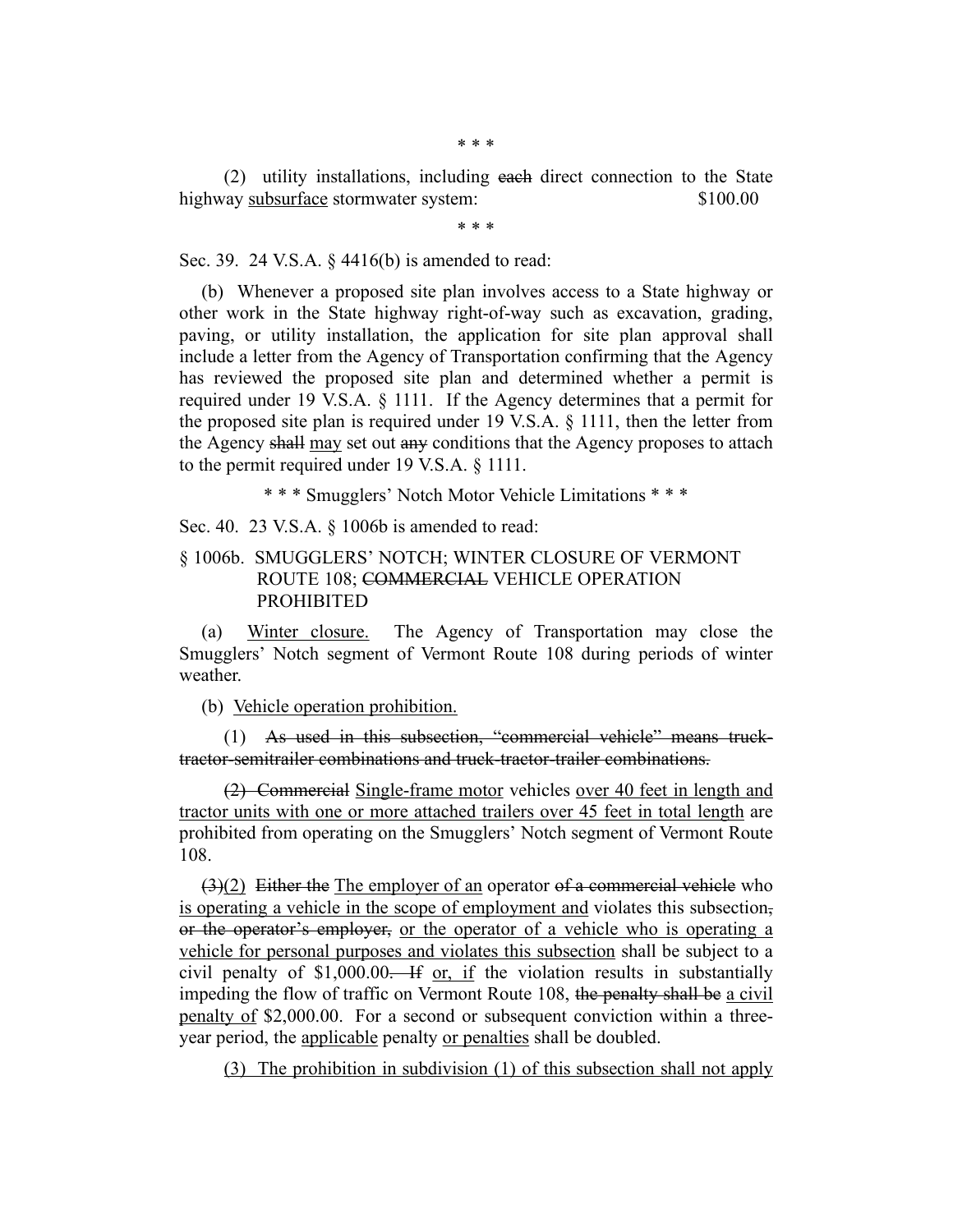to law enforcement, fire, emergency medical services, and search and rescue vehicles involved in training or responding to real-world incidents.

(c) Required signage. The Agency shall erect signs conforming to the standards established by section 1025 of this title to indicate the closures and restrictions authorized under this section.

> \* \* \* Municipal Restrictions; Covered Bridges; Damages and Expenses \* \* \*

Sec. 41. 19 V.S.A. § 313 is amended to read:

#### § 313. RESTRICTING USE OF COVERED BRIDGES

The Agency and the selectmen of the town where a covered bridge is located or, if parts of such a bridge are located in more than one town, the selectmen of the towns acting jointly, may restrict the use of the bridge to vehicles that are within limits as to weight, height, and width as they shall establish. The limitation shall be plainly posted at the approaches to the bridge at approximately 100 feet from each end of the bridge, and at intersections as may be required to enable operators of restricted vehicles to proceed by the most direct alternate unrestricted route. Posting shall be by means of permanent signs of a standard size of at least 24 inches by 24 inches, and with lettering not less than three inches high. [Repealed.]

Sec. 42. 19 V.S.A. § 315 is amended to read:

#### § 315. PENALTIES

A person who operates a vehicle exceeding the limit prescribed on a bridge thus restricted shall be fined not more than \$200.00 for the first offense and not more than \$300.00 for each subsequent offense. [Repealed.]

Sec. 43. 23 V.S.A. § 1396 is redesignated to read:

§ 1396. SPECIAL WEIGHT LIMITS FOR BRIDGES AND HIGHWAYS

Sec. 44. 23 V.S.A. § 1397 is redesignated to read:

§ 1397. WEIGHT LIMIT SIGNS

Sec. 45. 23 V.S.A. § 1397a is added to read:

#### § 1397a. SPECIAL LIMITS FOR COVERED BRIDGES

The legislative body of a municipality where a covered bridge is located or, if parts of such a bridge are located in more than one municipality, the legislative bodies of the municipalities where a covered bridge is located acting jointly may, after consultation with the Agency of Transportation, restrict the use of the bridge to vehicles that are within limits as to one or more of the following, as they shall establish: weight, height, or width. Any limitation shall be permanently posted by the municipality, with signs that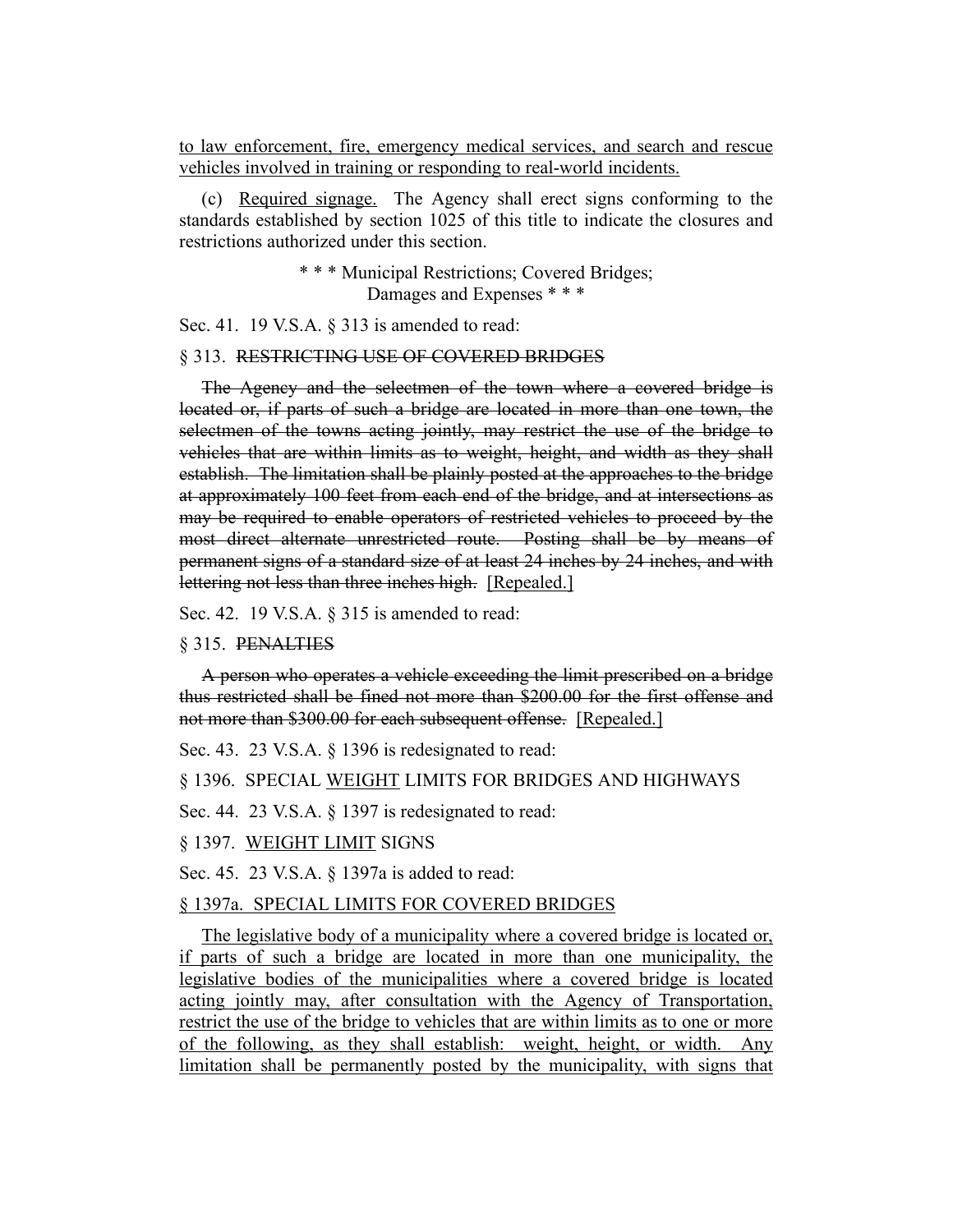conform to the standards established by section 1025 of this title, approximately 100 feet from the approaches to the bridge and at intersections as may be required to enable operators of restricted vehicles to proceed by the most direct alternate unrestricted route.

Sec. 46. 23 V.S.A. § 1398 is amended to read:

## § 1398. CERTIFIED STATEMENT TO BE FILED

A certified statement shall be filed with the clerk in each town, village, or city municipality in which the a posting occurs, as provided in section sections 1397 and 1397a of this title subchapter, stating occurs that states the location of the highway or bridge posted, the legal load limit or limits to which such the highway or bridge is restricted, and the date of posting. If such a restriction is removed at any time by the Secretary of Transportation, selectboard, trustees, or city council, or legislative body of the municipality, or both, a similar certified statement of the removal shall be filed with the clerk of the town, village, or city as the case may be municipality.

Sec. 47. 23 V.S.A. § 1399(b) is amended to read:

(b) Nothing contained in sections 1391–1398 of this title subchapter shall restrict the weight of:

(1) Snow plows, road machines, oilers, traction engines, tractors, rollers, power shovels, dump wagons, trucks, or other construction or maintenance equipment when used by any town, incorporated village, city, or the State in the construction or the maintenance of any highway, provided that such construction or maintenance is performed by persons employed by or under contract with such town, incorporated village, city, or the State for this purpose. However, any operation of motorized highway building equipment or road making appliances used in construction work contracted by a town, incorporated village, city, or the State shall be unrestricted as to weight only within a construction area.

(2) Municipal and volunteer fire apparatus and law enforcement motor vehicles.

(3) Heavy-duty tow and recovery vehicles on the Dwight D. Eisenhower System of Interstate and Defense Highways.

Sec. 48. 23 V.S.A. § 1400d is amended to read:

§ 1400d. AGRICULTURAL SERVICE VEHICLES

(a) An agricultural service vehicle, as defined in subdivision 4(71) of this title, shall be exempt from the provisions of sections 1400 and 1400a and subsection 1434(c) of this title subchapter if the gross weight does not exceed 60,000 pounds.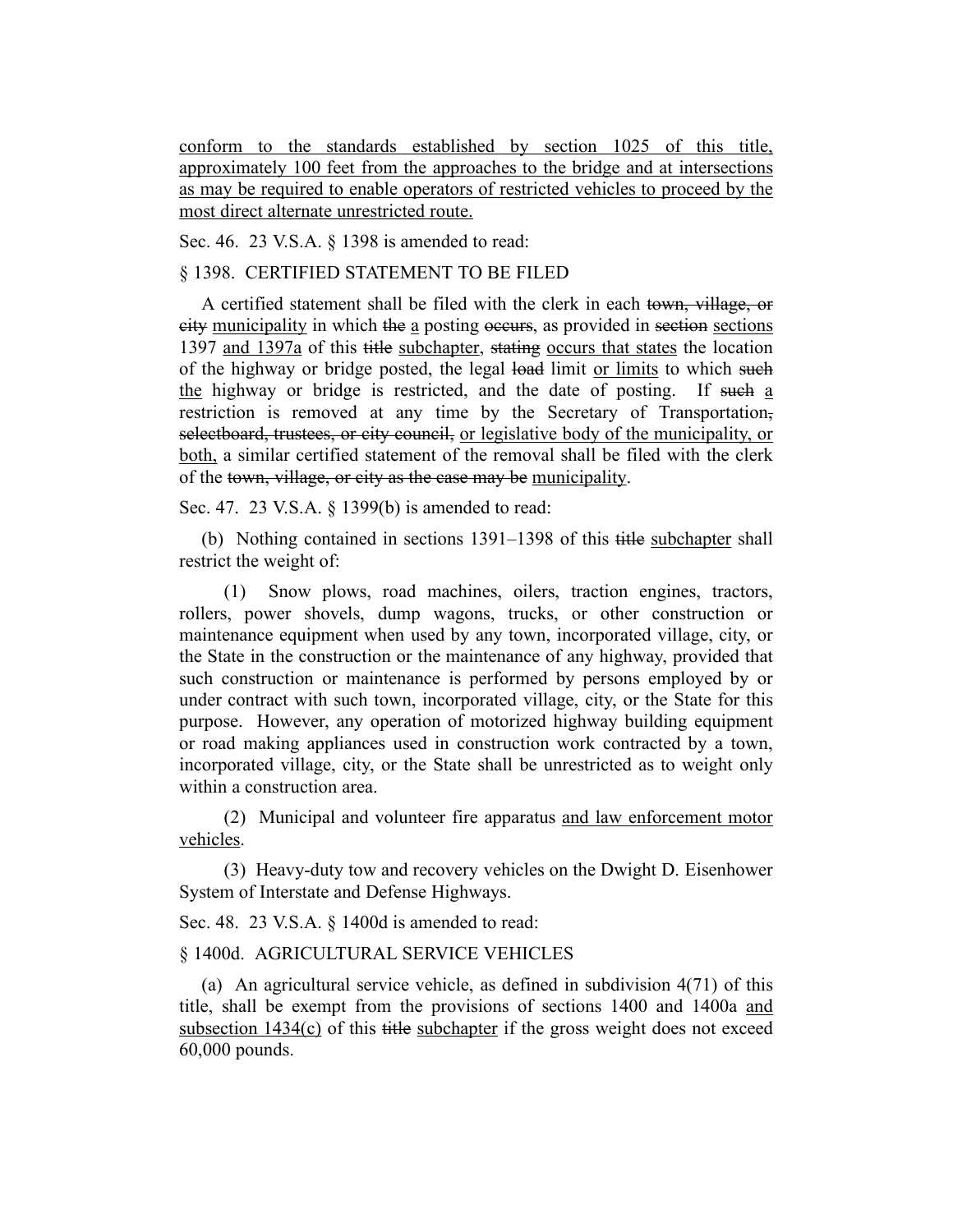(b) Municipalities shall not be liable for injuries or damages to agricultural service vehicles or their operators that result from crossing a posted bridge with an agricultural service vehicle that weighs more than the posted weight limit.

Sec. 49. 23 V.S.A. § 1434 is amended to read:

# § 1434. OPERATION IN EXCESS OF WEIGHT, HEIGHT, OR WIDTH LIMITS; PENALTIES

(a) General limits. The operation of a vehicle on a public highway in excess of the legal height, width, or length limits as prescribed in section 1431 or 1432 of this title subchapter without first obtaining a permit to operate the vehicle, whether or not a permit is available, shall be a traffic violation, as defined in section 2302 of this title. A violation shall be, and punishable by a civil penalty of \$300.00 for a first offense, \$600.00 for a second offense within a two-year period, and \$800.00 for a third or subsequent offense within a twoyear period.

(b) Permit limits. The operation of a vehicle on a public highway in excess of the legal height, width, or length limits as prescribed in section 1431 or 1432 of this title subchapter in violation of the terms of a permit issued in conformance with section 1400 of this title subchapter shall be a traffic violation, as defined in section 2302 of this title, and shall be punishable by a civil penalty of \$300.00 for a first offense, \$600.00 for a second offense within a two-year period, and \$800.00 for a third or subsequent offense within a twoyear period.

(c) Covered bridges. The operation of a vehicle in excess of the legal limits designated for a covered bridge under section 1397a of this subchapter or applicable under subdivisions  $1392(1)$  and (2) of this subchapter shall be a traffic violation, as defined in section 2302 of this title, and punishable by a civil penalty of \$1,000.00 or, if the violation results in substantially impeding the flow of traffic, \$2,000.00. For a second or subsequent conviction within a three-year period, the applicable penalty shall be doubled.

(d) Refusal to issue a permit. In the case of a violation under subsection (a) of this section, the Commissioner may refuse to issue a permit to the violator under section 1400 of this title subchapter for a period not to exceed three months, if the owner or lessee commits four or more violations within a two-year period. If the holder of a permit commits four or more violations under subsection (b) of this section within a two-year period, the Commissioner may suspend, for a period not to exceed three months, any permit issued to the violator under section 1400 of this title subchapter. For the purposes of this section, the owner or lessee of the vehicle shall be considered the holder of, or applicant for, the permit.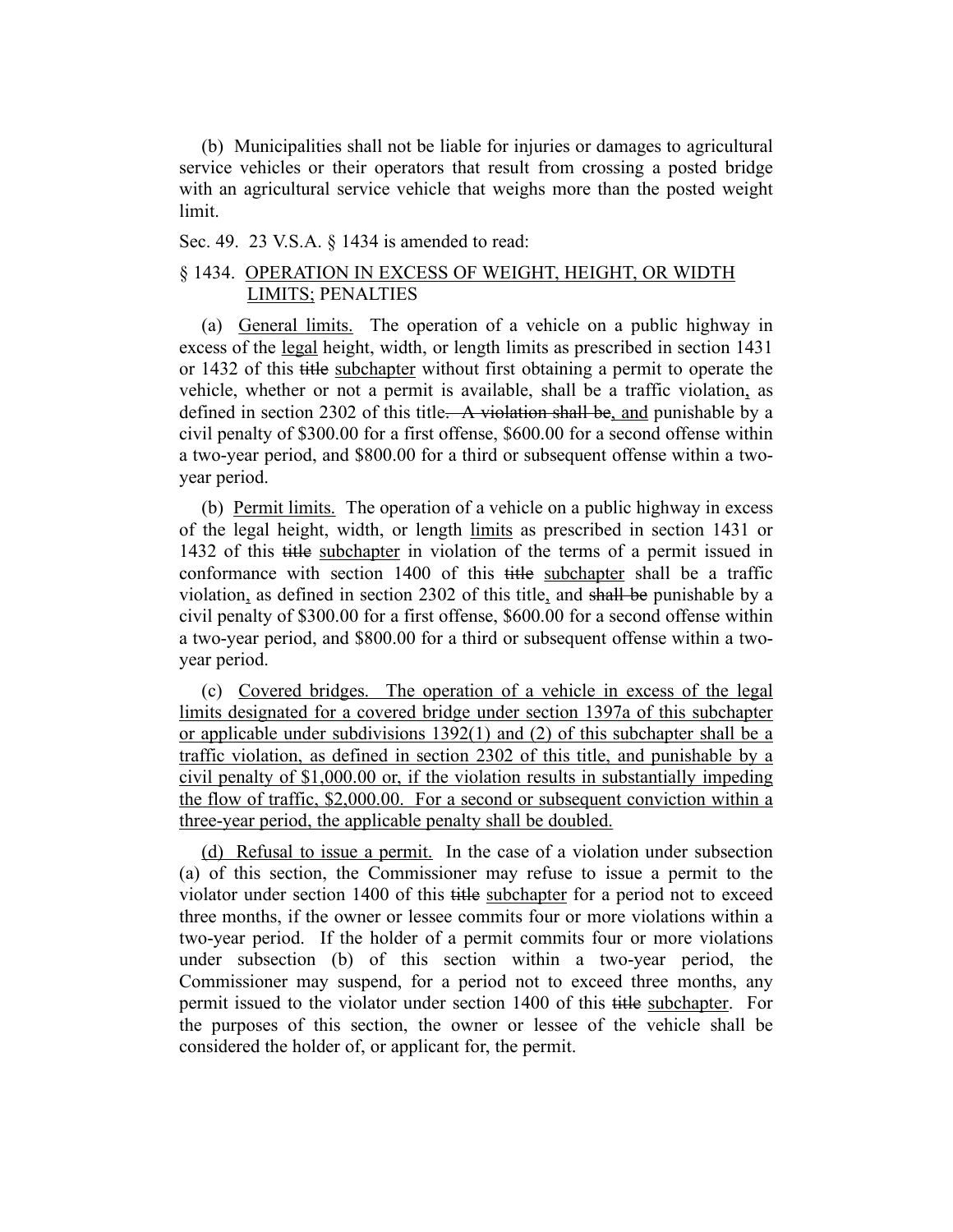Sec. 50. 23 V.S.A. § 1492 is amended to read:

#### § 1492. LIABILITY FOR DAMAGE DEFINED; LIMITATIONS

The owner, driver, operator, or mover of any motor truck, tractor, trailer, wagon, cart, carriage, or other object or contrivance which that is moved or operated on any highway in violation of any of the provisions of sections 1098, 1145 1083, 1092, 1302, 1305, and 1431 and subsection 1434(c) of this title, subchapter; such portion of section 1141 sections 1003 and 1081 of this title subchapter as pertains to trucks and buses<sub>7</sub>; and such portion of section 1391 of this title subchapter as relates to weight in relation to tire surface, shall be liable to the State or municipal corporation in which the act is committed for damages to a public highway or bridge occasioned by such moving or operating, to be recovered in a civil action, in the name of the State or municipal corporation, or in an action on the bond provided in this chapter in connection with the issuance of permits, provided the action is brought within two years after such act is committed.

Sec. 51. 23 V.S.A. § 1112 is amended to read:

### § 1112. CLOSED HIGHWAYS

(a) Except by the written permit of the authority responsible for the closing, a person shall not drive any vehicle over any highway across which there is a barrier or a sign indicating that the highway is closed to public travel.

\* \* \*

(c) A municipal, county, or State entity that deploys police, fire, ambulance, rescue, or other emergency services in order to aid a stranded operator of a vehicle, or to move a disabled vehicle, operated on a closed highway in violation of this section, may recover from the operator in a civil action the cost of providing the services, if at the time of the violation a sign satisfying the requirements of subsection (b) of this section was installed. [Repealed.]

Sec. 52. 24 V.S.A. § 2296a is added to read:

# § 2296a. RIGHT TO RECOVER EXPENSES FOR EMERGENCY **SERVICES**

A municipal, county, or State entity that deploys police, fire, ambulance, rescue, or other services to aid an operator of a vehicle who is stranded due to a violation of 23 V.S.A. § 1006b, 1112, or 1434 $(c)$  or to move a vehicle that is disabled due to a violation of 23 V.S.A. § 1006b, 1112, or 1434(c) may recover in civil action the costs of providing services from the operator or the operator's employer, provided that the operator was acting during or incidental to the operator's scope of employment.

\* \* \* Municipal Weight Limits; Filing of Restrictions \* \* \*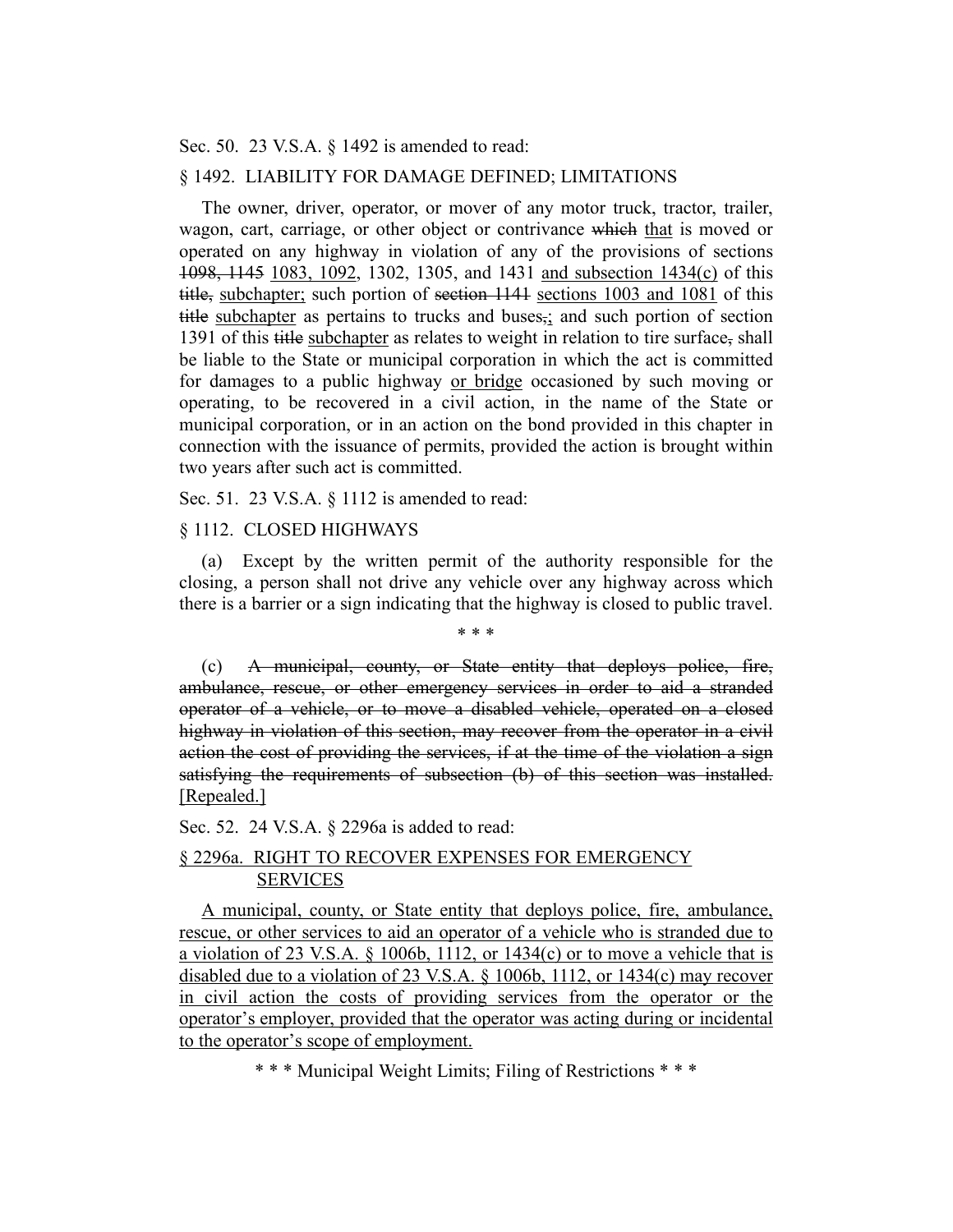Sec. 53. 23 V.S.A. § 1400b is amended to read:

### § 1400b. FILING OF RESTRICTIONS, PUBLICATION

(a) Any municipality that has enacted special weight limits that are other than State legal limits for highways or bridges within its jurisdiction shall file a complete copy of the limitations with the Department of Motor Vehicles not later than February 10 of each year. The information filed shall contain a concise listing of each highway or bridge posted, the time of the year the restrictions apply, weight limitations in effect on that highway or bridge, and the name, address, and telephone number of the principal person or persons responsible for issuing the local permit. Additions or deletions to the listing may be made from time to time, as required, by filing with the Department.

(b) Any special municipal weight limits on highways or bridges shall be unenforceable unless they are on file with the Department of Motor Vehicles within three working days of the date of posting. It shall be the responsibility of the municipality to keep records documenting the time and date a highway or bridge is posted, and to keep current restrictions on file with the Department. The Department may prescribe the format that is to be used when filing restrictions under this section.

\* \* \*

\* \* \* Use of Sustainable Building Components \* \* \*

Sec. 54. FINDINGS

The General Assembly finds:

(1) With the passage of the Universal Recycling Law, the State of Vermont committed to providing convenient and efficient recycling services to all Vermonters.

(2) Efficient recycling systems save energy, conserve natural resources, and reduce greenhouse gas emissions.

(3) Recycled glass can currently be used in the following ways:

(A) as an aggregate to substitute for virgin or manufactured sand;

(B) ground and used as a pozzolan, which can be a partial substitute for Portland Cement in a concrete-mix design; or

(C) converted into a building component.

(4) Mining sand is a practice that is known to have an adverse effect on the environment.

(5) Fly ash, which is a pozzolan, is the byproduct of the burning of coal, and ground granulated blast-furnace slag, which is also a pozzolan, is the byproduct of steel manufacturing.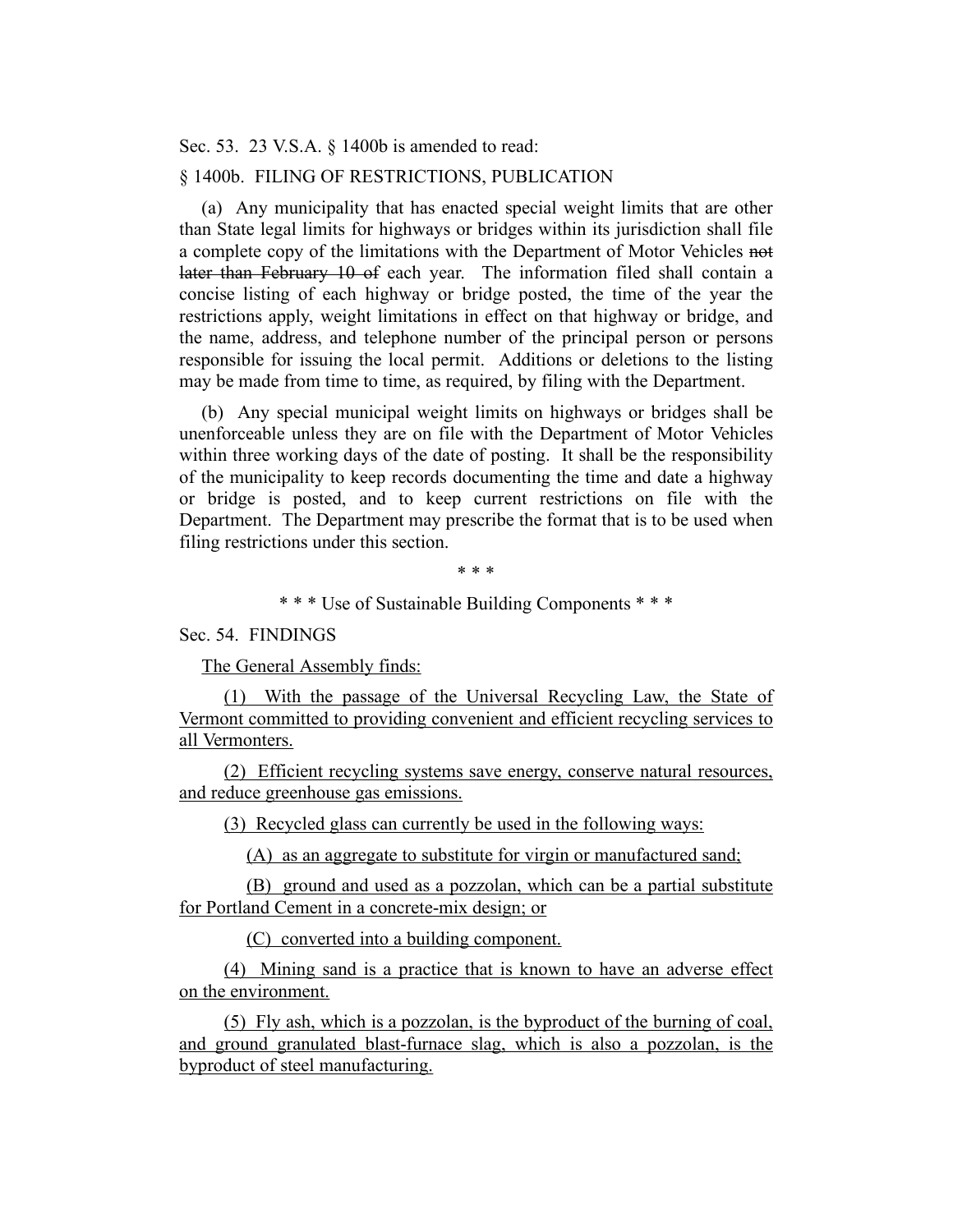(6) The Agency of Transportation is already, pursuant to 2020 Acts and Resolves No. 121, Sec. 21, encouraged to, wherever practicable, use pozzolans and alternatives to Portland Cement as part of the concrete-mix design for all transportation infrastructure projects.

(7) Reusing recycled glass as a substitute for virgin or manufactured sand conserves natural resources by reducing the need to mine or manufacture sand.

(8) Using materials recycled in Vermont as a partial substitute for aggregate and non-aggregate components in maintenance, construction, and improvement projects could reduce greenhouse gas emissions and the State's carbon footprint by eliminating the need to transport recycled glass out of State for further processing.

(9) Using materials recycled in Vermont as a partial substitute for aggregate and non-aggregate components in maintenance, construction, and improvements projects could provide an economic benefit to the local recycling industry.

(10) There will continue to be advances in the availability and use of sustainable building components, such as recycled materials and manufacturing byproducts, in maintenance, construction, and improvement projects.

Sec. 55. 19 V.S.A.  $\S$  10 $c(m)$  is amended to read:

(m) Recycled asphalt pavement (RAP) shall be used on all Agency paving projects to the extent sources of quality RAP are available consistent with producing quality hot mix asphalt. To that extent, the Agency shall define paving project specifications and contract bid documents to allow the use of up to 50 percent RAP. The Agency shall compare the cost-benefit of the State's retaining the RAP versus the contractor's retaining the RAP, and the Agency shall report to the House and Senate Committees on Transportation on the results of the comparison in the 2009 and 2010 legislative sessions. [Repealed.]

Sec. 56. 19 V.S.A. § 10m is added to read:

# § 10m. STATEMENT OF POLICY; SUSTAINABLE BUILDING COMPONENTS; ANNUAL REPORT

(a) Policy. It shall be the State's policy to use sustainable building components, including recycled materials and manufacturing byproducts, in all maintenance, construction, and improvement projects within the State's Transportation Program to the extent that sources of quality sustainable building components are available and the use is consistent with producing transportation assets with a demonstrated evidence of long-term durability.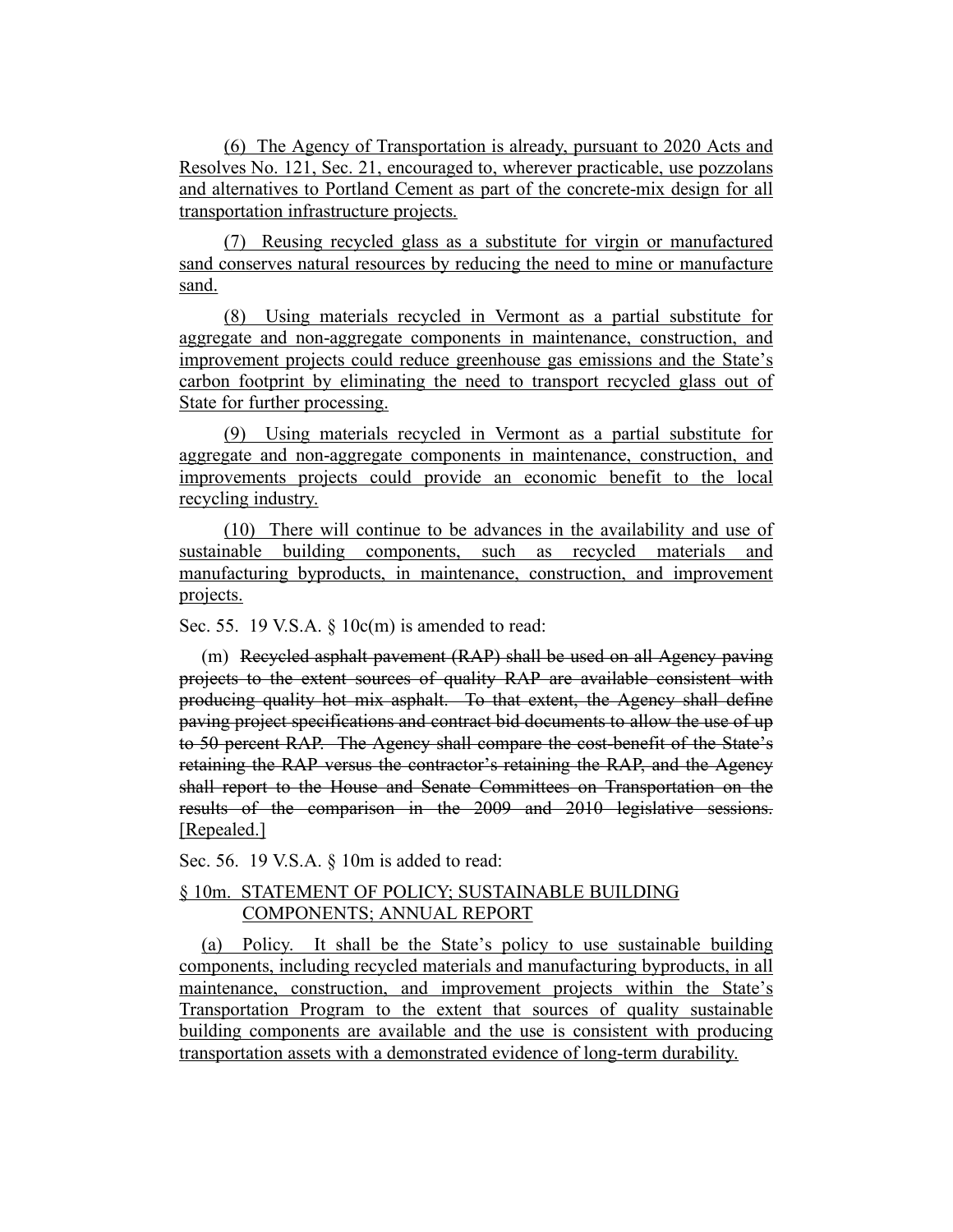(b) Specifications. The Agency shall define its performance and related specifications and contract bid documents to allow and, as practicable, encourage the use of sustainable building components.

(c) Recycled asphalt pavement. Recycled asphalt pavement (RAP) shall be used on all Agency paving projects to the extent sources of RAP of a quality comparable to hot mix asphalt is available. The Agency shall define paving project specifications and contract bid documents to allow for the use of up to 50 percent RAP.

(d) Research and testing. The Agency is encouraged to continue researching, testing, and, wherever practicable, using sustainable building components, pozzolans, and alternatives to Portland Cement as part of the construction specifications for all transportation infrastructure projects.

(e) Annual report. The Agency, in consultation with the Recycled Materials Working Group, shall, during each session of the General Assembly, provide an oral report to the House and Senate Committees on Transportation on the use of sustainable building components in maintenance, construction, and improvement projects within the State's Transportation Program.

\* \* \* Fees for State Electric Vehicle Supply Equipment; Sunset \* \* \*

Sec. 57. 2019 Acts and Resolves No. 59, Sec. 38 is amended to read:

Sec. 38. ELECTRIC VEHICLE SUPPLY EQUIPMENT FEES REPEAL

32 V.S.A. § 604 (electric vehicle supply equipment fees) is repealed on July 1, 2022 2025.

Sec. 58. 32 V.S.A. § 604 is amended to read:

§ 604. ELECTRIC VEHICLE SUPPLY EQUIPMENT FEES

(a) Notwithstanding any other provision of this subchapter, any agency or department that owns or controls electric vehicle supply equipment (EVSE), as defined in 30 V.S.A. § 201, may establish, set, and adjust fees for the use of that electric vehicle supply equipment EVSE. The agency or department may establish fees for electric vehicle charging at less than its costs, to cover its costs, or equal to the retail rate charged for the use of electric vehicle supply equipment EVSE available to the public. Fees collected under this section shall be deposited in the same fund or account within a fund from which the electric operating expense for the electric vehicle supply equipment EVSE originated.

(b) The Agency of Transportation and the Department of Buildings and General Services shall make staff available to standing committees of the General Assembly beginning on January 15 each year to give an oral presentation that provides an update on the State's efforts to collect fees for the use of EVSE that is owned or controlled by the State pursuant to subsection (a)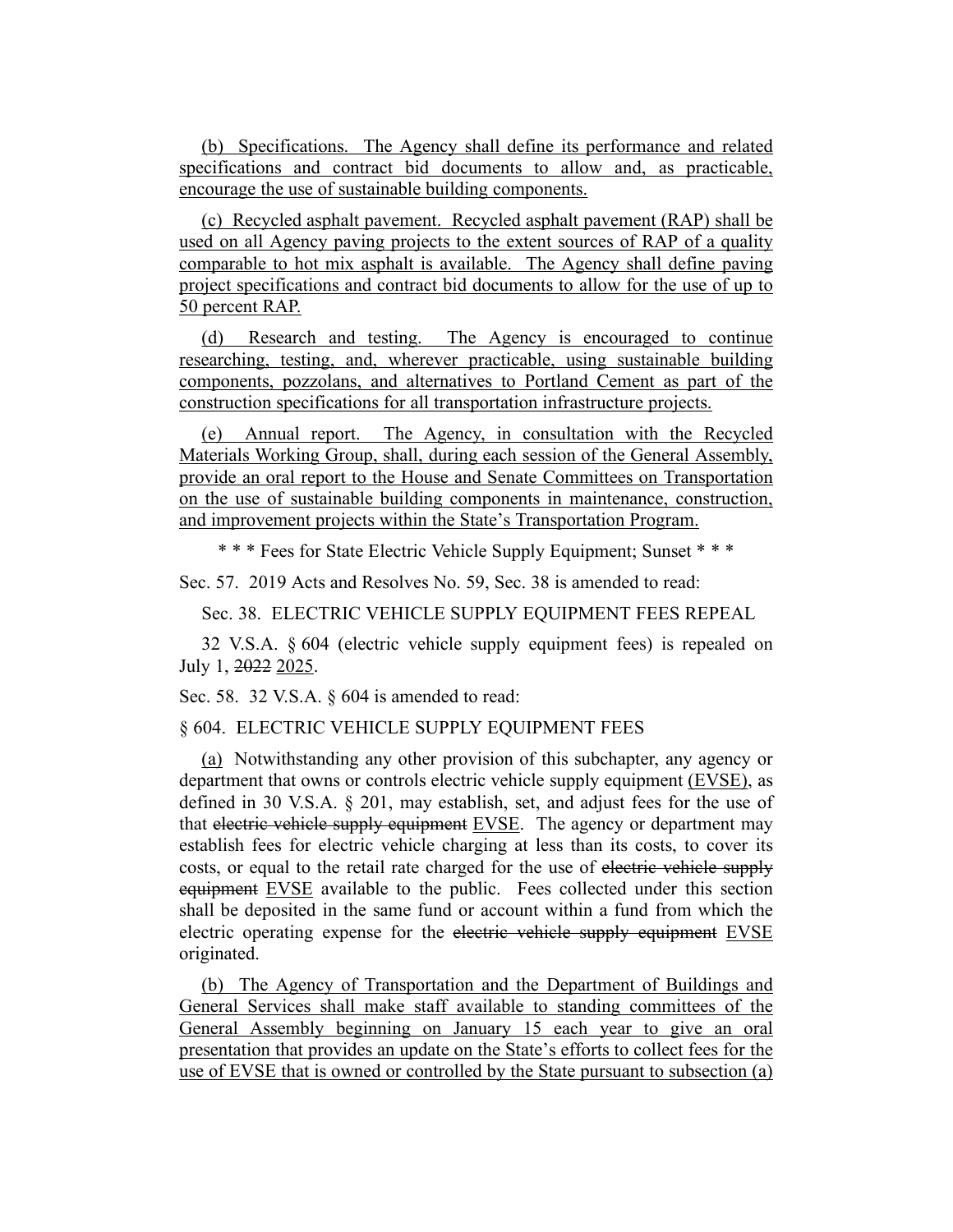of this section and shall make available as part of that presentation a copy of any applicable fee schedules, along with an explanation as to whether or not the fee schedule accounts for expenses associated with the EVSE, including electricity costs.

> \* \* \* Relinquishment of Vermont Route 207 Extension in the Town of St. Albans \* \* \*

Sec. 59. 2012 Acts and Resolves No. 153, Sec. 23(a) is amended to read:

(a) Pursuant to 19 V.S.A.  $\S$  15(a)(2), the general assembly General Assembly approves the secretary of transportation Secretary of Transportation to enter into an agreement with the town Town of St. Albans to relinquish to the town's Town's jurisdiction a segment of state State highway right-of-way in the town Town of St. Albans, which has not been constructed to be a traveled road, and which was to be known as the Vermont Route 207 Extension. This authority shall expire on June 30, 2022 2032. The segment authorized to be relinquished measures approximately 1.7 acres, is approximately 160 feet in width, and starts at a point 200 feet west of the intersection of the U.S. Route 7/Vermont Route 207 centerline of highway project S0297(2), and continues westerly for 463 feet.

\* \* \* Codified Law Technical Corrections \* \* \*

Sec. 60. REPEAL

19 V.S.A. § 22 (fine applicable for a violation of the since repealed 19 V.S.A.  $\S 21(c)$  is repealed.

Sec. 61. 19 V.S.A. § 11a(b) is amended to read:

(b) In fiscal year 2017, of the funds appropriated to the Department of Public Safety pursuant to subsection (a) of this section, the amount of \$1,680,000.00 is allocated exclusively for the purchase, outfitting, assignment, and disposal of State Police vehicles. In fiscal year 2018 and in succeeding fiscal years, of the funds appropriated to the Department of Public Safety pursuant to subsection (a) of this section, the amount of \$2,100,000.00 is allocated exclusively for the purchase, outfitting, assignment, and disposal of State Police vehicles. Any unexpended and unencumbered funds remaining in this allocation at the close of a fiscal year shall revert to the Transportation Fund. The Department of Public Safety may periodically recommend to the General Assembly that this allocation be adjusted to reflect market conditions for the vehicles and equipment.

Sec. 62. 19 V.S.A. § 996(a) is amended to read:

(a) The Agency of Transportation shall work with municipal representatives to revise the Agency of Transportation's Town Road and Bridge Standards in order to incorporate a suite of practical and cost-effective